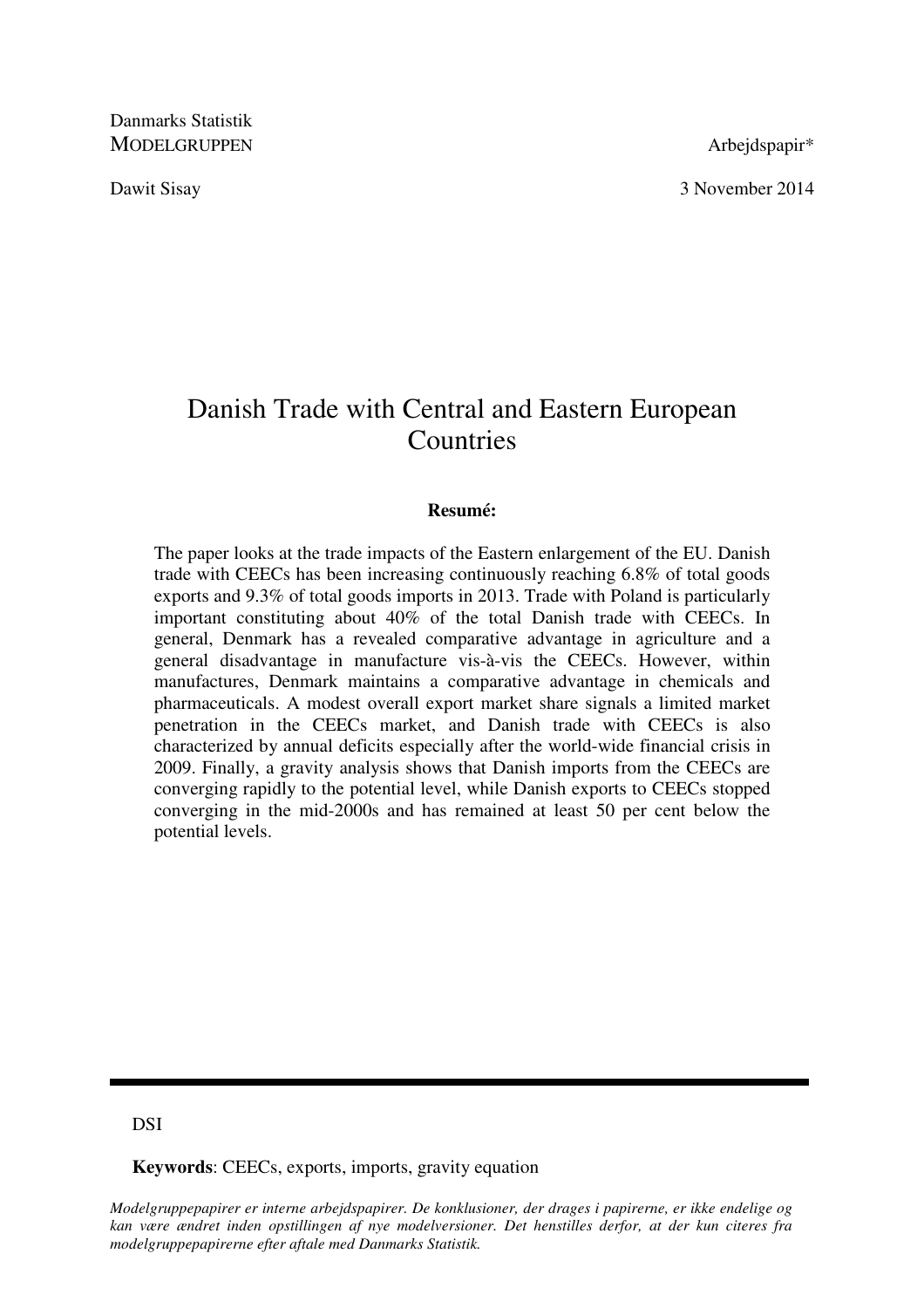### 1. Introduction

The accession process for the Eastern enlargement of the European Union begun in the 1990s and in the mid-2000s a number of Central and Eastern European Countries (CEECs) joined the EU. The socio-economic impacts of the enlargement on the EU member states have been widely studied, see e.g. Gual and Martín (1995), Baldwin, Francois and Portes (1997), Brülhart and Kelly (1999), Boeri and Brücker (2000), Kristensen and Jensen (2001) and Pedersen and Pytlikova (2008).

The enlargement has brought in a wide change in terms of trade, foreign direct investment, migration; as well as political, institutional and fiscal implications. The effect of the enlargement on the EU members varies between countries. Countries like Germany and Austria are geographically close to the CEECs and exhibit some cultural similarities, and the enlargement has had a great impact on these countries. On the opposite end are countries like Ireland that are not significantly affected, and in between are countries like Denmark and Sweden, cf. Boeri and Brücker (2000).

The purpose of this paper is to revisit the trade impacts of the Eastern enlargement on Denmark. Previously the case of Denmark has been studied by Kristensen and Jensen (2001) and Madsen and Sørensen (2002), among others. These studies are, as many similar studies of other EU countries, *ex-ante* studies, i.e. they are made before the CEECs became full members of the EU. It has now been almost a decade since the CEECs became members of the EU, and the present paper is an *ex-post* study. It benefits from an updated sample period 1993-2013 that includes the period after the CEECs joined the EU. Actually, the demarcation of ex-ante and ex-post is a little unclear when studying the EU-CEECs trade, because under the European Agreement, tariff and quota restrictions were eliminated by the EU already in the early 1990s, with the exception of agricultural industries. Trade restrictions on agricultural products were lifted when the CEECs became full-fledged EU members in the mid-2000s and the present study tries to shed light on the impact of free agricultural trade.

The enlargement creates new trade opportunities for Danish exporters, but at the same time old trade might be diverted. For example, Germany has been a major trading partner to both Denmark and Poland, the largest of the CEECs; and in recent years a decline in German imports from Denmark and a rise in German imports from Poland have been observed. Although it is difficult to establish a one-to-one correspondence where imports from Poland crowds out imports from Denmark, the possibility of trade diversion cannot be ruled out. In principle, the trade diversion should be higher, the higher the export similarity between Denmark and CEECs.

In order to address the development in trade pattern, the paper uses the wellknown gravity equation to assess, whether Danish trade with CEECs is above or below potential level. The rest of the paper is organized as follows. Section 2 provides a brief survey of trade between Denmark and CEECs. Section 3 demonstrates the implication of including the CEECs in the market share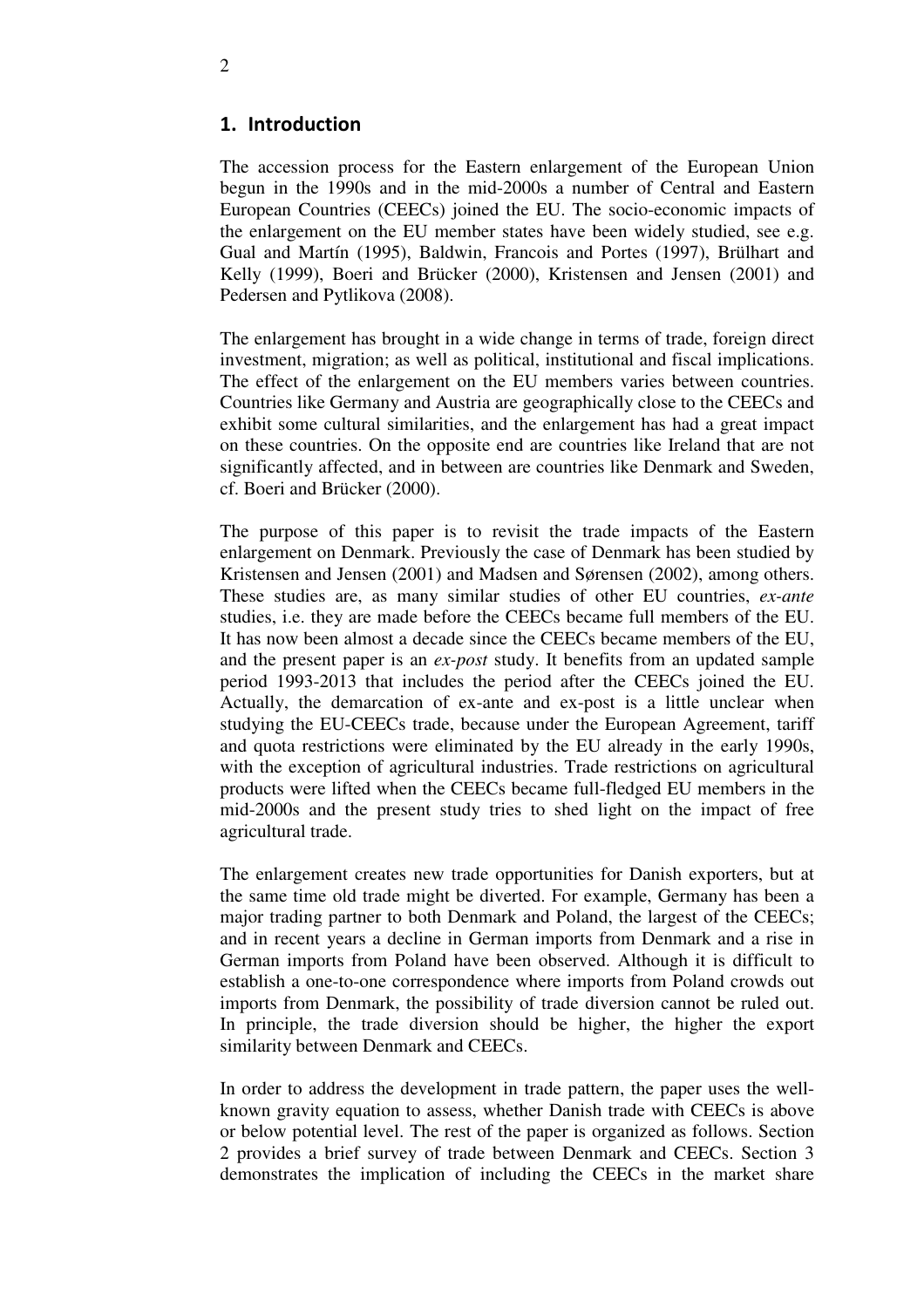measures for Denmark. Section 4 presents potential trade estimates based on gravity equation. Section 5 concludes.

## 2. Trade pattern

The pattern of Danish trade has been changing considerably over the last two decades. Trade with emerging economies has grown crowding out trade with developed countries. This can be easily illuminated by examining foreign trade by country of origin and destination. For simplicity partners are grouped into four regions, table 1 demonstrates. The first group of countries is OECD which consists of 21 OECD countries that are the major Danish trading partners.<sup>1</sup> The other groups are BRIICS<sup>2</sup>, thirteen CEECs (hereafter "CEEC-13")<sup>3</sup> and rest of world, ROW. The sample is restricted to 1993-2013 because of lack of data for Eastern Europe.

|               | 1993   |        | 2003   |        | 2013   |        |
|---------------|--------|--------|--------|--------|--------|--------|
|               | Export | Import | Export | Import | Export | Import |
| <b>OECD</b>   | 83.50  | 83.09  | 83.10  | 81.38  | 73.97  | 71.91  |
| <b>BRIICS</b> | 2.04   | 4.61   | 3.57   | 5.94   | 7.54   | 11.09  |
| CEEC-13       | 2.93   | 2.83   | 4.50   | 5.40   | 6.84   | 9.32   |
| <b>ROW</b>    | 11.53  | 9.46   | 8.82   | 7.28   | 11.64  | 7.67   |

**Table 1. Danish exports and imports by region, SITC-09 (%)** 

Source: Statistics Denmark, StatBank

Total goods exports to OECD have not changed over the first half of the sample but imports declined by about 2%. Over the second half of the sample exports (imports) to (from) OECD countries declined from 83% (81%) in 2003 to 74% (72%) in 2013. It is also in this period that a major increase in trade with BRIICS and CEECs is observed and the percentage increase is larger in imports than in exports. The reorientation of Danish trade towards CEECs and BRIICS has been accompanied by a decline in trade with OECD countries.

This change in the trade pattern is not unique to Denmark, it is also observed in other EU countries. The falling Danish export to the OECD market does not necessarily imply a falling market share in the OECD market. The Danish market share in the intra-OECD trade looks stable, cf. Sisay (2014). The increasing presence of emerging economies in the OECD market with low-cost advantage tends to crowd out the least competitive countries from the OECD market. However, Danish exporters are able to maintain a stable share of the OECD market. The case of Danish trade with BRIICS and OECD is dealt in a separate paper, the rest of the paper focuses on trade with CEECs.

-

<sup>&</sup>lt;sup>1</sup>OECD consists of the major 21 OECD trading partners: Australia, Austria, Belgium-Luxembourg, Canada, Switzerland, Germany, Spain, Finland, France, Great Britain, Greek, Ireland, Iceland, Italy, Japan, Netherland, Norway, New Zealand, Portugal, Sweden and United States.

<sup>&</sup>lt;sup>2</sup>Brazil, Russia, India, Indonesia, China and South Africa.

 $3$ CEEC-13 consists of twelve CEECs that are EU members: Poland, Hungary, Czech Republic, Estonia, Slovenia, Latvia, Lithuania, Slovakia, Malta, Cyprus, Bulgaria and Romania; and Turkey that is not EU member. Turkey is included because of its relevance for Danish trade.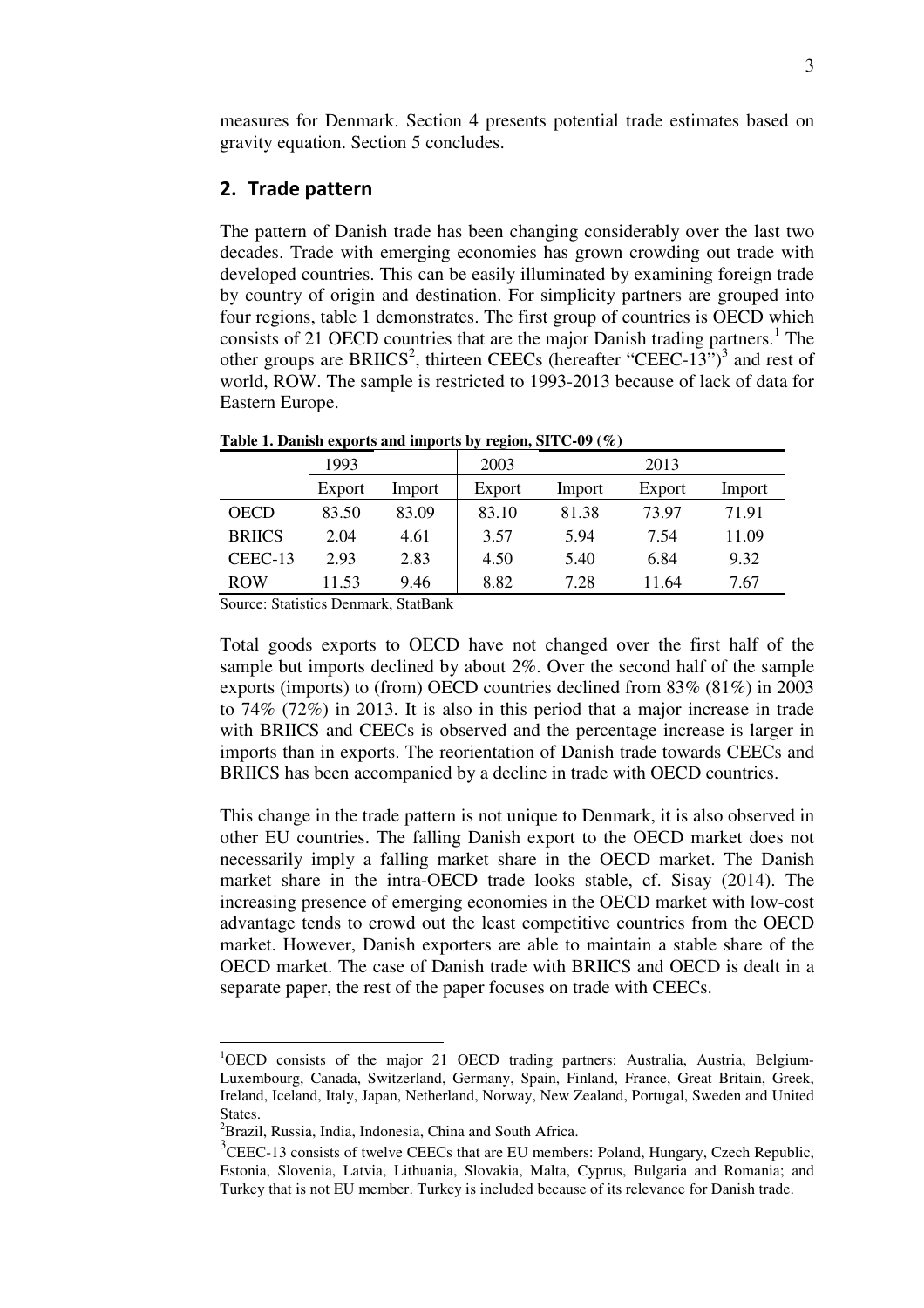## 2.1. Trade with CEECs

Danish trade and in general EU trade with CEECs has been increasing already before the CEECs became formal members of the EU in the mid-2000s. The Europe Agreement (EA) was enacted in the early 1990s to initiate the integration of goods markets between the EU and potential entrants from Central and Eastern Europe. Under the EA, tariffs and quotas have been eliminated by the EU, except in agriculture-related sectors.

Table 2 shows that Danish trade with the CEECs has been increasing continuously. The larger the share, the larger will be the impact of the CEECs on Danish wages and employment. Poland is distinctively the largest Danish trade partner among the CEECs. Exports (imports) to (from) Poland have increased from 1.27% (1.51%) in 1993 to 1.51% (1.80%) in 2003 to 2.67% (3.43) in 2013. Czech Republic is the second largest trading partner. About two-third of the Danish trade with the CEECs is with the five front runners in the accession process (CEEC-5: Poland, Hungary, Czech, Estonia and Slovenia). Trade with Turkey (not an EU member) is more relevant than some of the CEECs. Note also the following notations that are used in the text: (CEEC-10: CEEC-5, Bulgaria, Latvia, Latvia, Lithuania, Slovakia, Romania) and (CEEC-13: CEEC-10, Malta, Cyprus, Turkey). Appendix Ia-Ic show a detailed version of table 2.

|           | 1993               |                    |                            | 2003                        |                             |                     | 2013                        |                      |                     |
|-----------|--------------------|--------------------|----------------------------|-----------------------------|-----------------------------|---------------------|-----------------------------|----------------------|---------------------|
|           | Export<br>$\%^{*}$ | Import<br>$\%^{#}$ | <b>Balance</b><br>mil. Kr* | Export<br>$\%$ <sup>#</sup> | Import<br>$\%$ <sup>#</sup> | Balance<br>mil. Kr* | Export<br>$\%$ <sup>#</sup> | Import<br>$\% ^{\#}$ | Balance<br>mil. Kr* |
| Poland    | 1.27               | 1.51               | 313                        | 1.55                        | 1.80                        | 360                 | 2.67                        | 3.43                 | $-1719$             |
| Hungary   | 0.23               | 0.14               | 319                        | 0.43                        | 0.52                        | $-7$                | 0.55                        | 0.78                 | $-779$              |
| Czech R   | 0.30               | 0.22               | 371                        | 0.46                        | 0.46                        | 413                 | 0.88                        | 1.32                 | $-1598$             |
| Estonia   | 0.09               | 0.10               | 31                         | 0.25                        | 0.33                        | $-81$               | 0.24                        | 0.42                 | -788                |
| Slovenia  | 0.08               | 0.09               | 29                         | 0.10                        | 0.22                        | $-449$              | 0.08                        | 0.25                 | $-903$              |
| Bulgaria  | 0.08               | 0.05               | 114                        | 0.12                        | 0.05                        | 392                 | 0.10                        | 0.12                 | $-24$               |
| Latvia    | 0.07               | 0.28               | $-377$                     | 0.23                        | 0.41                        | $-549$              | 0.29                        | 0.67                 | $-1880$             |
| Lithuania | 0.08               | 0.15               | $-92$                      | 0.43                        | 0.54                        | $-61$               | 0.46                        | 0.59                 | $-268$              |
| Slovakia  | 0.07               | 0.04               | 116                        | 0.16                        | 0.20                        | $-39$               | 0.25                        | 0.43                 | $-721$              |
| Romania   | 0.08               | 0.03               | 160                        | 0.16                        | 0.06                        | 586                 | 0.42                        | 0.25                 | 1370                |
| Malta     | 0.12               | 0.01               | 295                        | 0.04                        | 0.01                        | 197                 | 0.07                        | 0.06                 | 95                  |
| Cyprus    | 0.10               | 0.01               | 259                        | 0.10                        | 0.01                        | 497                 | 0.07                        | 0.03                 | 259                 |
| Turkey    | 0.36               | 0.23               | 493                        | 0.46                        | 0.79                        | $-984$              | 0.75                        | 0.96                 | -456                |
| CEEC-5    | 1.97               | 2.05               | 1063                       | 2.79                        | 3.34                        | 237                 | 4.43                        | 6.21                 | $-5788$             |
| CEEC-10   | 2.35               | 2.59               | 983                        | 3.89                        | 4.59                        | 567                 | 5.95                        | 8.27                 | $-7311$             |
| CEEC-13   | 2.93               | 2.83               | 2030                       | 4.50                        | 5.40                        | 277                 | 6.84                        | 9.32                 | -7412               |

**Table 2. Danish trade with CEECs, SITC-09** 

Source: Statistics Denmark, StatBank.

Note: CEEC-5: Poland, Hungary, Czech Republic, Estonia, Slovenia

CEEC-10: CEEC-5, Bulgaria, Latvia, Lithuania, Slovakia, Romania

CEEC-13: CEEC-10, Malta, Cyprus, Turkey

#Exports and imports are as percentage of total Danish exports and imports, respectively.

\*Balance is for trade balance (=export – import) in million krone.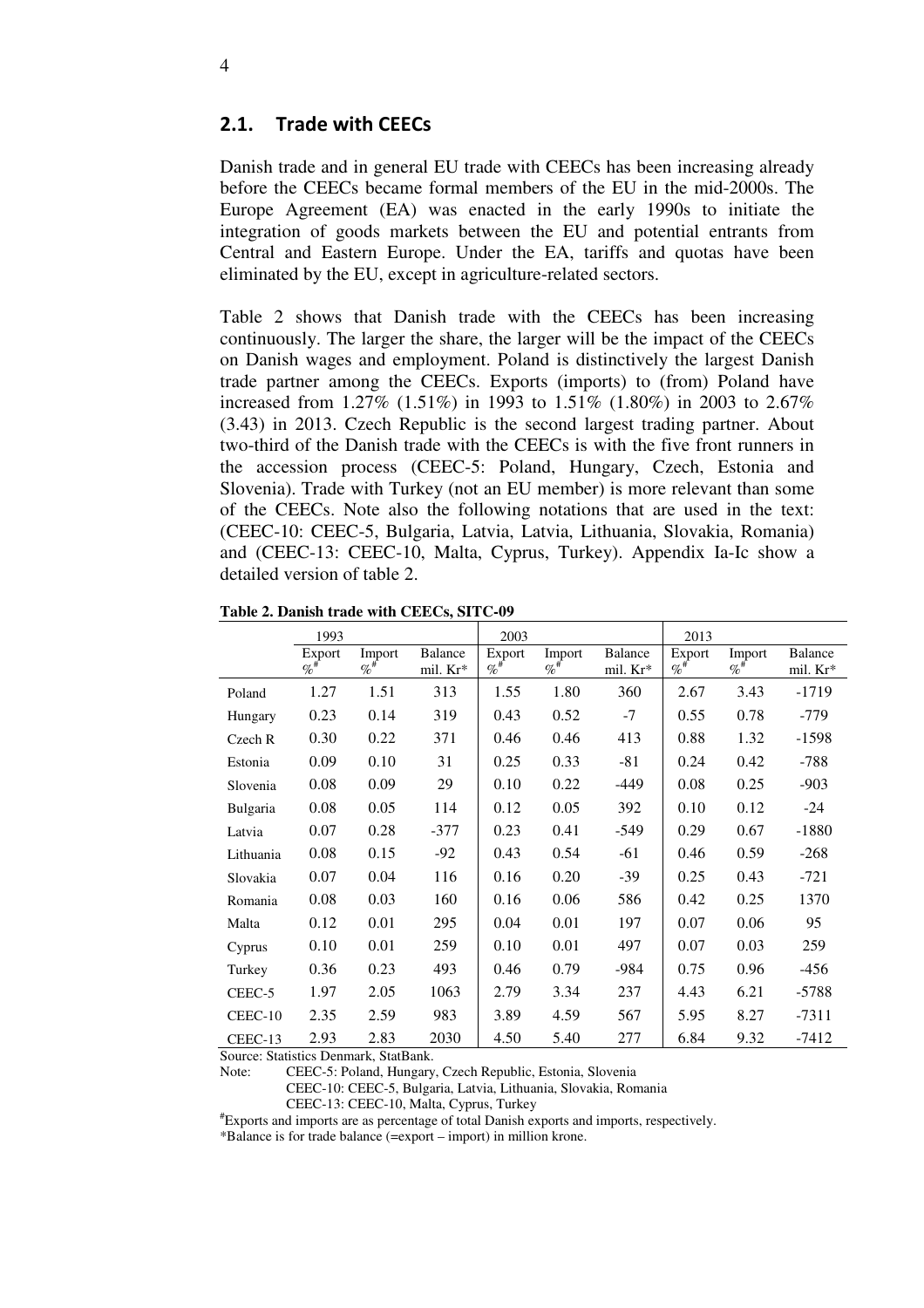Table 2 reveals that Danish exports to the CEECs have increased less than imports from the CEECs. In values the former is less than the latter in 2013. Figure 1 below shows that the total trade balance for goods was in surplus in the early 1990s, and after a period of stability the trade balance has been deteriorating since 2009. This can be attributed to a number of reasons. In general, there has been a slowdown in Danish exports since the world-wide financial crisis in 2008. On the other hand, CEECs have been able to strengthen their export and marketing policies recently which lead to a growing CEECs export to Denmark. In general, exports have become more reliant on imported inputs, which implies a lower value added per export unit and leads to a trade deficit. Total Danish trade with the world is characterized by surpluses and a deficit vis-à-vis the CEECs is not necessarily a problem. Whether Danish exports to CEECs are below potential levels or CEECs exports to Denmark are above potential levels can be analyzed by using a gravity equation, see below.

# 2.2. Trade break-down by SIT $C<sup>4</sup>$

Boeri and Brücker (2000) have shown that the CEECs have a comparative advantage in labor intensive goods and the old EU countries in capital intensive goods, physical and human capital. Further, the degree of capital intensity differs among the EU members. While EU imports from the CEECs look more similar, EU exports to CEECs are more different. Figure 1 shows Danish trade with CEECs by SITC groups. In general, Danish exports to CEECs exhibit three regimes: a period of slow growth in the 1990s, followed by rapid growth in the 2000s and a period of stagnation after the recent financial crisis. In the past, manufactured exports to the CEECs have given the largest growth contribution, but in recent years the contributions from agricultural and raw material exports have been equally significant. Specifically, the sudden growth in agriculture exports is noticeable, and it could be due to the CEECs becoming full members of the EU in the mid-2000s.

Danish exports of agricultural goods as a percentage of total Danish goods exports is higher than the corresponding shares of agricultural products in both OECD and CEECs' goods exports. Which indicates the relative specialization of Denmark in agricultural goods.

Danish imports from CEECs are dominated by raw materials followed by manufactures. Agriculture imports show a strong increase toward the mid-2000s, but the increase is not as strong as that of total exports. A breakdown of the trade balance shows that the recent deficits in trade balance are largely attributed to manufactured goods. Despite CEECs comparative advantage in labor intensive goods, Denmark has a trade surplus in agricultural products.

<sup>-</sup>4 SITC is for Standard International Trade Classification, Revision-3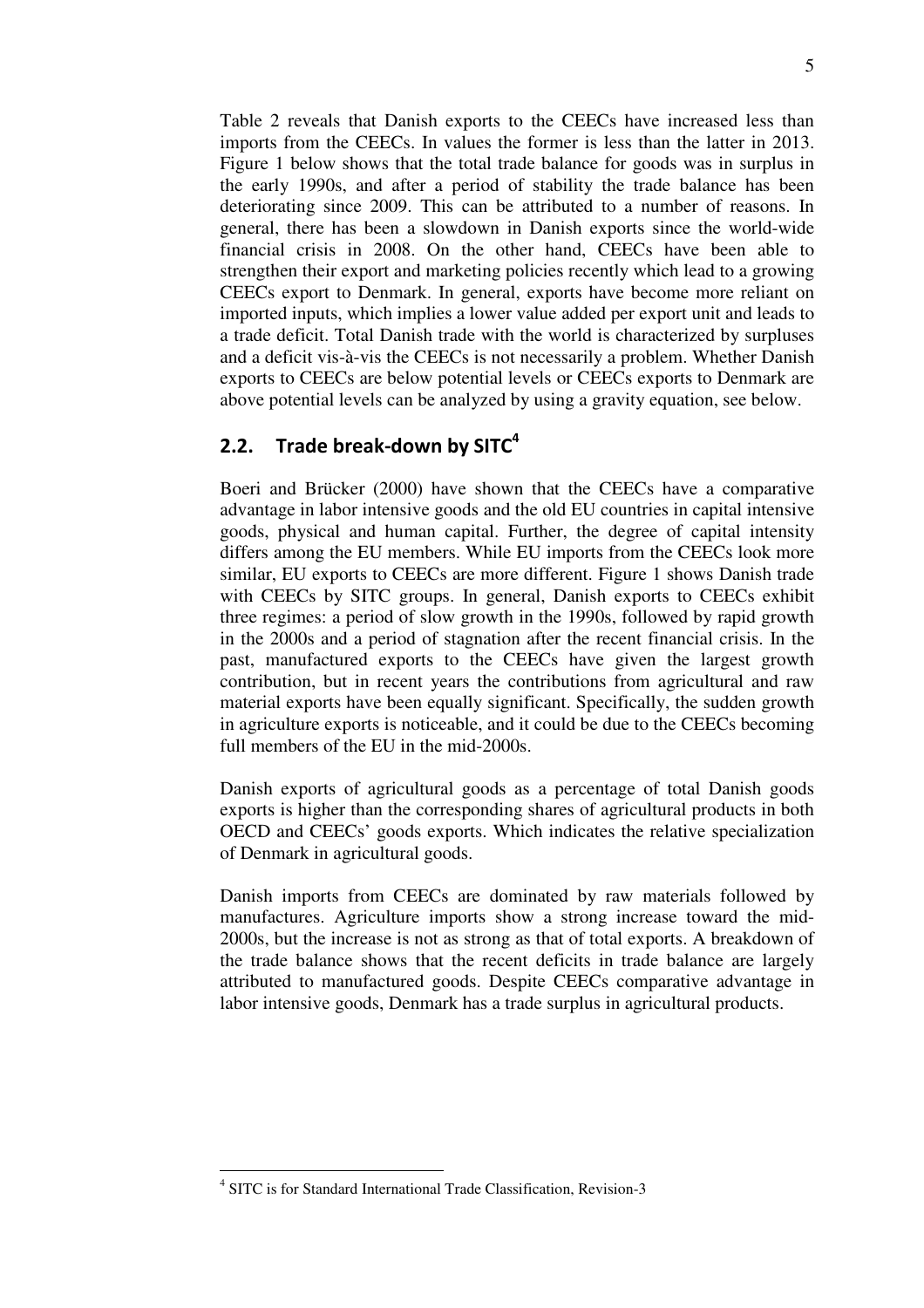

**Figure 1. Trade with CEEC-13 by SITC groups** 

The decomposition of exports and imports by SITC groups can be combined to form a formal measure of comparative advantage. Following Boeri and Brücker (2000) the revealed comparative advantage (RCA) for SITC group-*i* can be calculated as:

$$
RCA_i^{DNK} = \log(\frac{x_i^{DNK}}{\sum_i x_i^{DNK}} / \frac{m_i^{DNK}}{\sum_i m_i^{DNK}})
$$
 (1)

Where  $x_i^{DNK}$  and  $m_i^{DNK}$  are Danish SITC-*i* exports to and imports from the CEECs. A value greater than zero "reveals" that Denmark has a comparative advantage, a value below zero "reveals" that Denmark has a comparative disadvantage. A value of zero shows neither advantage nor disadvantage. Figure 2 illustrates the stance of Danish comparative advantage in relation to trade with CEEC-13 and with the group of OECD countries, the latter country group is included to facilitate comparisons.

Denmark has a high comparative advantage in agricultural products vis-à-vis both the CEECs and the OECD countries, albeit with a decline versus the OECD countries. The comparative stance in raw material looks stationary, also vis-à-vis the OECD. In manufactured goods, Denmark has a comparative disadvantage in trade with OECD. Vis-à-vis CEECs Denmark has gone from a moderate disadvantage to moderate advantage in manufactures. The breakdown of manufactured goods shows that Denmark has a high but falling comparative advantage in chemicals and pharmaceuticals in relation to CEECs. In the other categories the CEECs now have the comparative advantage although the measure is close to zero for machinery which is a recent phenomenon. In trade with the OECD, Denmark's old disadvantage in chemicals has turned into an advantage and there is a clear comparative advantage in miscellaneous over OECD.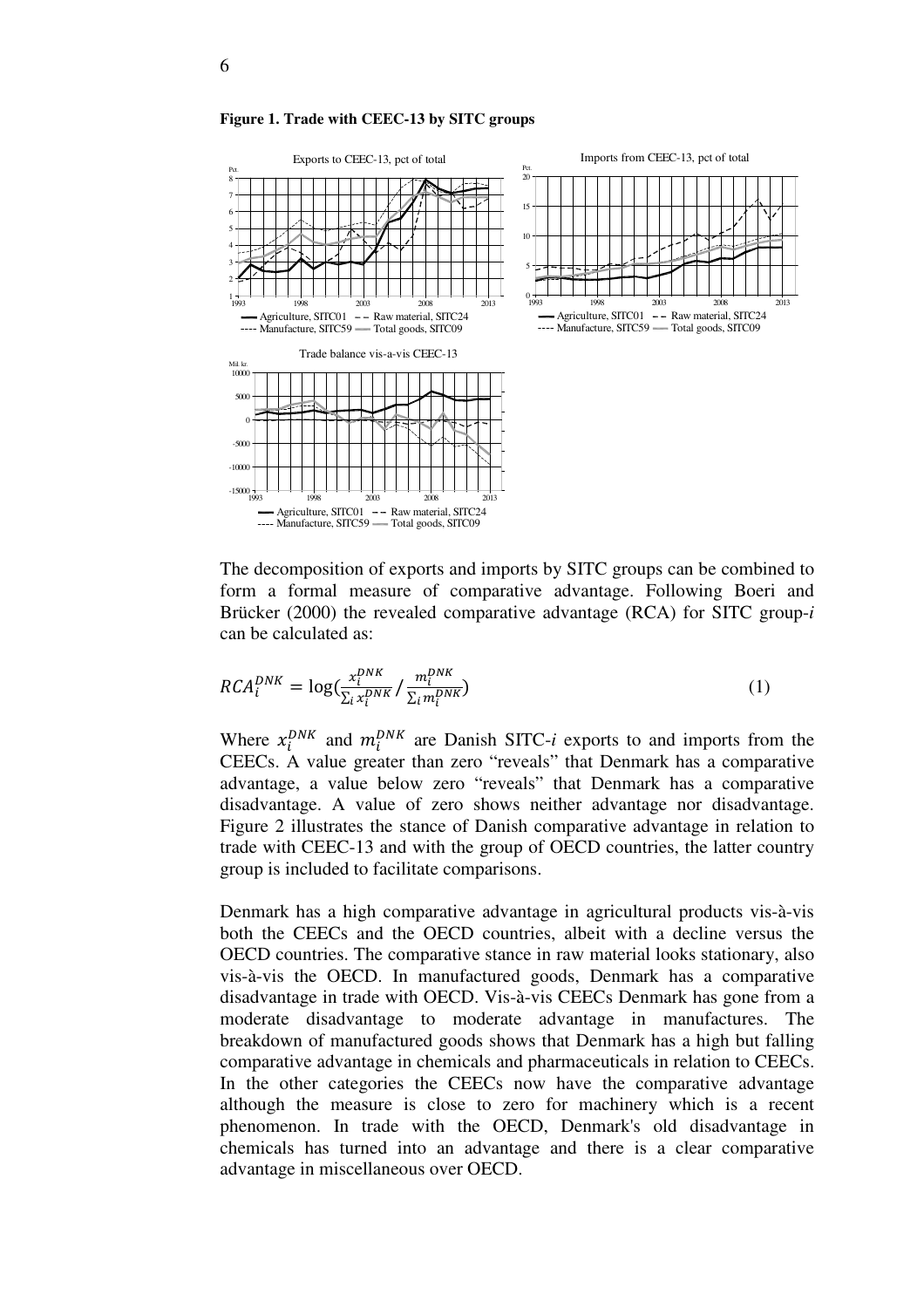

**Figure 2. Revealed comparative advantage of Denmark by SITC groups** 

Figure 2 confirms that Denmark has a comparative advantage in agricultural products both in the OECD and CEECs markets. The agricultural industry differs between countries and over products but on average it can be categorized as a low-technological sector. On the other hand, Denmark has a comparative disadvantage in manufactured goods. Manufactured goods are even more diverse and not all of them belong to a high technological sector. A more informative measure of comparative advantage based on technological level is possible if the SITC components are grouped according to technological level, and this is addressed in the following section.

#### 2.3. International Standard Industrial Classification

The OECD uses the International Standard Industrial Classification (ISIC) to group trade into four technological based groups: High-tech, Medium-hightech, Medium-low-tech and Low-tech (OECD, 2011). This approach can also be employed to the Danish foreign trade. For this purpose OECD's database for International Trade by Commodity Statistics (ITCS) is used. The ITCS data for SITC-rev 3 is converted into ISIC data based on a correspondence table from Eurostat, $5$  see appendix II.

The four tech-based groups constitute about 92% (93%) of total Danish exports (imports) of goods in 1993 and  $88\%$  (91%) in 2012. Thus, a distribution of trade on the four groups should give an overall view of total Danish trade in goods as the residual component is small. A good example of residual items is cereals and vegetables, whose share have grown slightly. Exports are largely

<u>.</u>

<sup>5</sup> http://ec.europa.eu/eurostat/ramon/relations/index.cfm?TargetUrl=LST\_LINK&StrNomRelC ode=ISIC REV. 3 - SITC REV. 3&StrLanguageCode=EN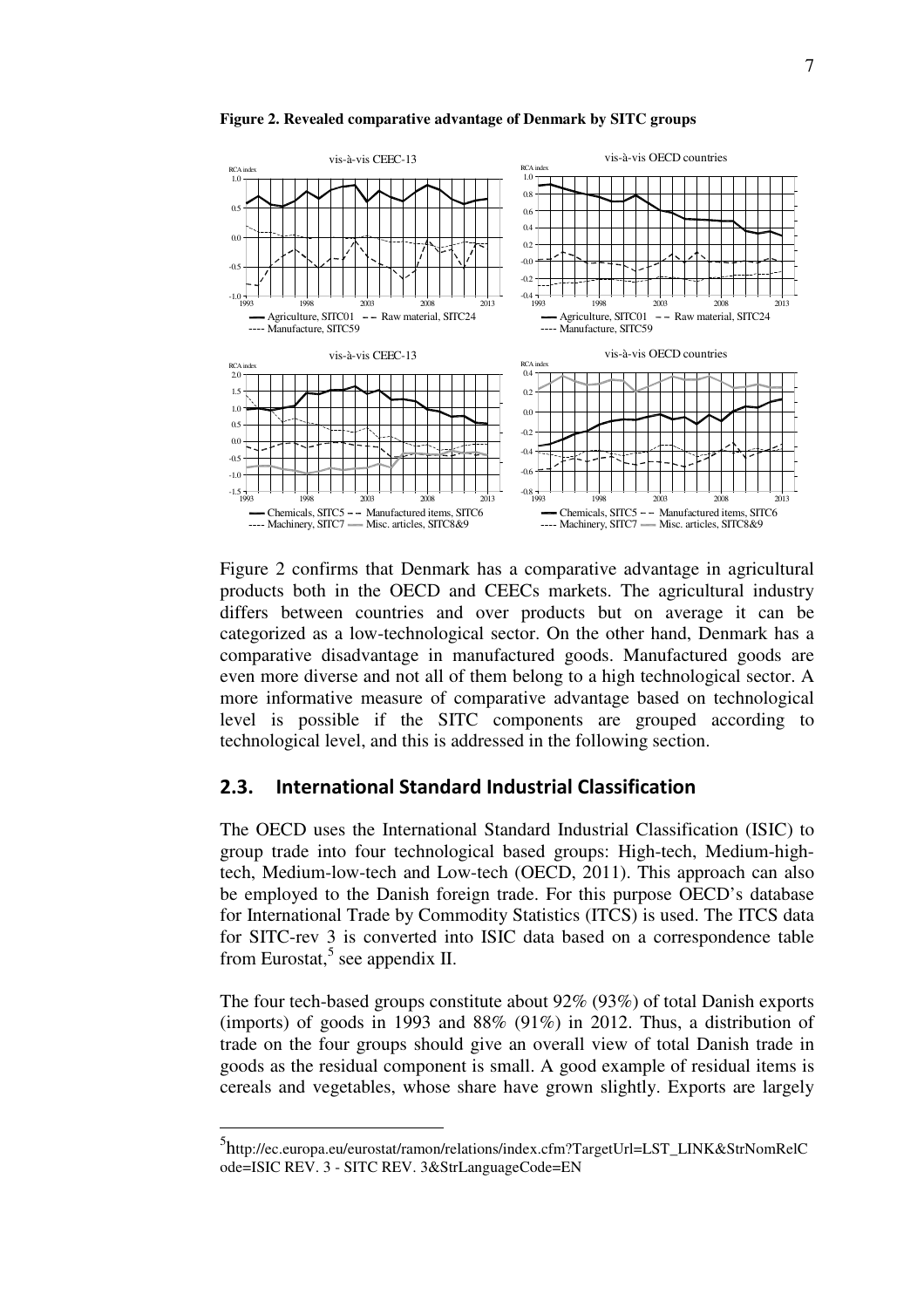dominated by low-tech products (e.g. food and beverages), but the share of low-tech has been declining recently. Medium-high-tech products (e.g. chemicals excluding pharmaceuticals) constitute the second largest component and have been increasing recently. Exports of high-tech products are relatively small. High-tech goods are the most dynamic sector and the limited Danish exports of high-tech goods can affect long term growth. On the other hand, high-tech goods are also the most volatile and lack of dependence in these goods facilitates stability. Imports are dominated by medium-high-tech products followed by low-tech products. Appendix III(a-e) provides a detailed decomposition of trade based on technological level and by partner countries.

According to figure 3 Denmark had a high comparative advantage vis-à-vis the CEECs in high-tech and medium-high-tech goods in the beginning of the 1990s. The intensity of physical and human capital is high in these industries, which should support the Danish comparative advantage vis-à-vis the CEECs. However, in recent periods the Danish comparative advantage in these goods have been reduced significantly and even lost in high-tech goods. In low-tech goods the CEECs still have a minor comparative advantage. In trade with the OECD, Denmark holds a high but slightly declining comparative advantage in low-tech goods and a disadvantage in the remaining groups.





### 2.4. EU trade with CEECs versus trade with Denmark

Geographical proximity is vital for trade between the EU and the CEECs. Three-fourth of EU's trade with CEECs is carried out by EU countries bordering the CEECs: Germany, Australia, Italy, Finland and Greece (Boeri and Brücker, 2000). Germany is Denmark's largest trading partner, and the Danish market share in German imports may be crowded out by the CEECs.

Earlier studies have focused on trade diversion effects of the Eastern enlargement on Southern European countries (Greece, Spain and Portugal) whose factor endowments are more similar to the CEECs, and also the effects on far-away Ireland have been discussed, see for example Gual and Martin (1995) and Brülhart and Kelly (1999). There is a marked difference in factor endowment between Denmark and CEECs, and the possibility of trade diversion cannot be ruled out. It can be shown that the Danish market share is stable in the intra-OECD trade. But when OECD trade with the world constitutes the market, the Danish market share is declining reflecting the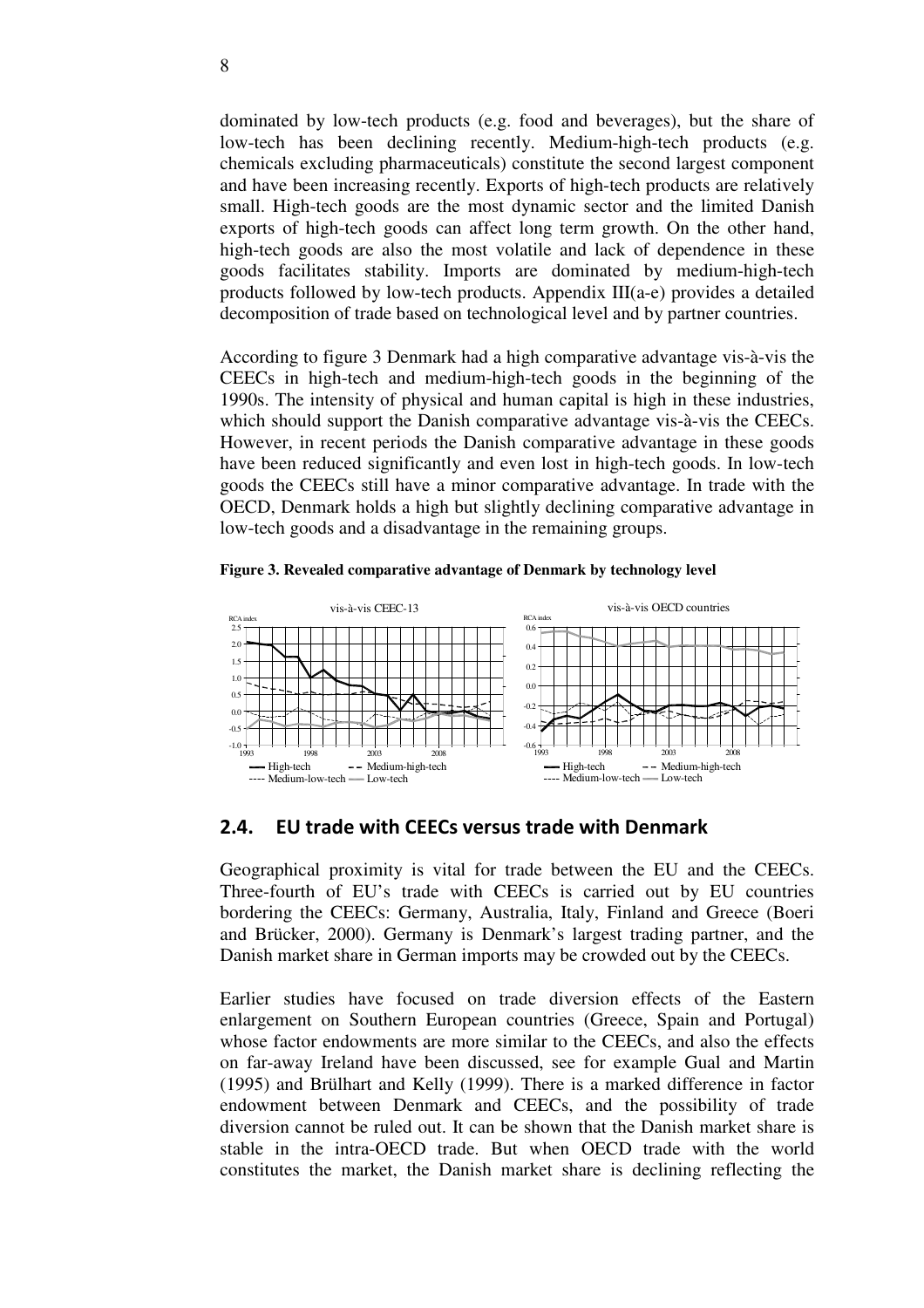increasing presence of emerging economies in OECD imports, cf. Sisay (2014). Compared to other OECD countries low-tech products (such as agriculture) account for a large share of Danish exports (Andersen, Isaksen and Spange, 2012), and these products are the pillars of CEECs' comparative advantage. Generally the demand for low-tech goods is more sensitive to prices than high-tech goods (Brito, Chami and Souza, 2012).

While trade diversion is possible, the CEECs also create trade for Danish exporters. There is no simple way of quantifying the trade diversion and the trade creation effects. Section two has shown that there has been a significant trade creation. To shed light on trade diversion, figure 4 compares selected OECD countries trade with Denmark and CEEC-13. First, it can be seen that there is little or no change in USA's import from CEECs over the sample covered, which shows the role of geographical proximity. Second, the group of EU countries has seen a steady growth in their imports from the CEECs. In contrast, the EU-countries' import from Denmark have been declining. In particular German imports from Denmark have been falling over the sample period covered, with the exception of raw materials. A similar trend is observed for Sweden, which is the second largest Danish trading partner.



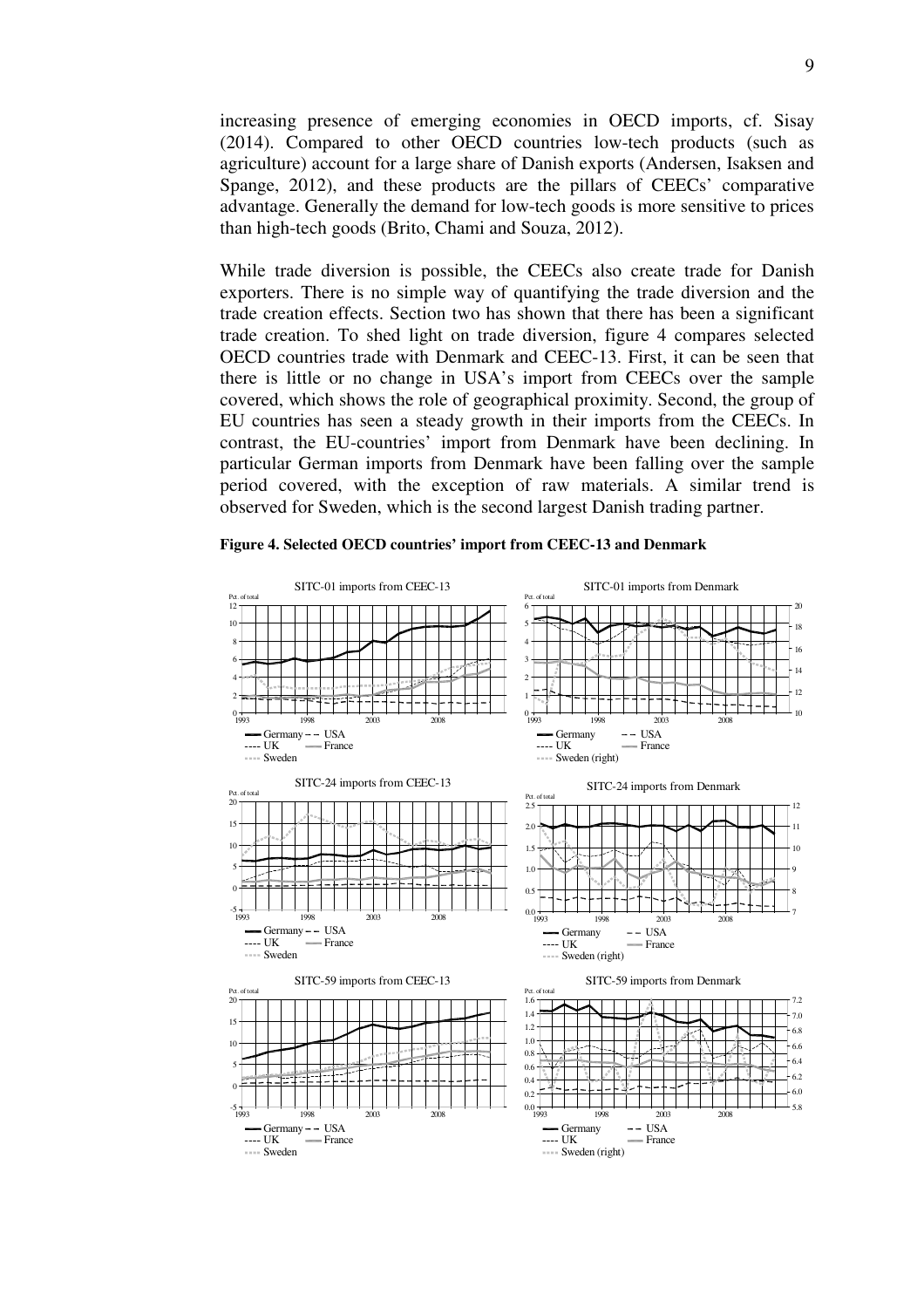Figure 4 provides useful information on the patterns of trade in selected countries, but it does not establish a relation between the falling Danish exports and rising CEECs exports to the chosen sample countries. It could be the case that Danish trade is reoriented to new destinations such as USA or China, so that a fall in German import from Denmark may not necessarily indicate an unfortunate loss of Danish share in the German market. For example, other EU countries that were expected to lose market share (e.g. Spain) maintained their market share in the German market but lost market shares in distant markets (ECB, 2005).

In summary, the relatively high content of low-tech goods in Danish exports and the comparative advantage of CEECs in these goods could present a challenge for Danish exports to the EU. To address this issue, measures of trade similarity can be used to establish a relationship between EU countries import from CEECs versus import from Denmark. One of the popular measures of trade similarity is the Finger and Kreinin  $(1979)$  index,<sup>6</sup> which is also used in the OECD. For example, a similarity index can be calculated between German imports from Denmark and CEECs. These measures were, however, not found to reveal additional information and are not reported in this paper.

### 3. CEECs impact on market share measure

The export equations in ADAM are modeled by relating market shares in fixed prices to relative prices. Market shares are defined as the ratio between Danish exports and an index that measures the export market, and relative prices are the ratio between Danish export prices and market prices. Traditionally, both export and export market price indices have been constructed from data for 21 OECD countries constituting the major trading partners, cf. Sisay (2013). The description of trade pattern in section 2 revealed that the share of Danish exports to OECD countries has been falling significantly while the corresponding share of exports to BRIICS and CEECs has been increasing. For example, Danish exports to Poland have become much larger than exports to New Zealand and Canada, and it has become important to update the list of countries included in the export market and market price indices.

The challenge is to get the necessary data for emerging markets, especially trade values split into quantity and prices. Figure 5 demonstrates the

$$
S = \sum_{i} \min\left(\frac{M_i^{DNK}}{\sum_{i} M_i^{DNK}}\right), \left[\frac{M_i^{CEEC}}{\sum_{i} M_i^{CEEC}}\right)
$$

<u>.</u>

<sup>6</sup>The Finger and Kreinin index of trade similarity for imports of EU countries, say Germany, from Denmark and CEECs can be calculated as follow. Consider n traded goods indexed by *i = 1,…,n.* The FK index *S* of export similarity between German imports from respectively CEECs and Denmark is given as:

Where  $M_i^{DNK}$  is German import from Denmark of commodity *i* and  $M_i^{CEEC}$  is German import from CEECs of commodity *i.* The summation is across all relevant categories of imports. By construction S  $\epsilon$  [0,1], a value of 1 indicates perfect similarity of imports and a value of 0 indicates no similarity of imports.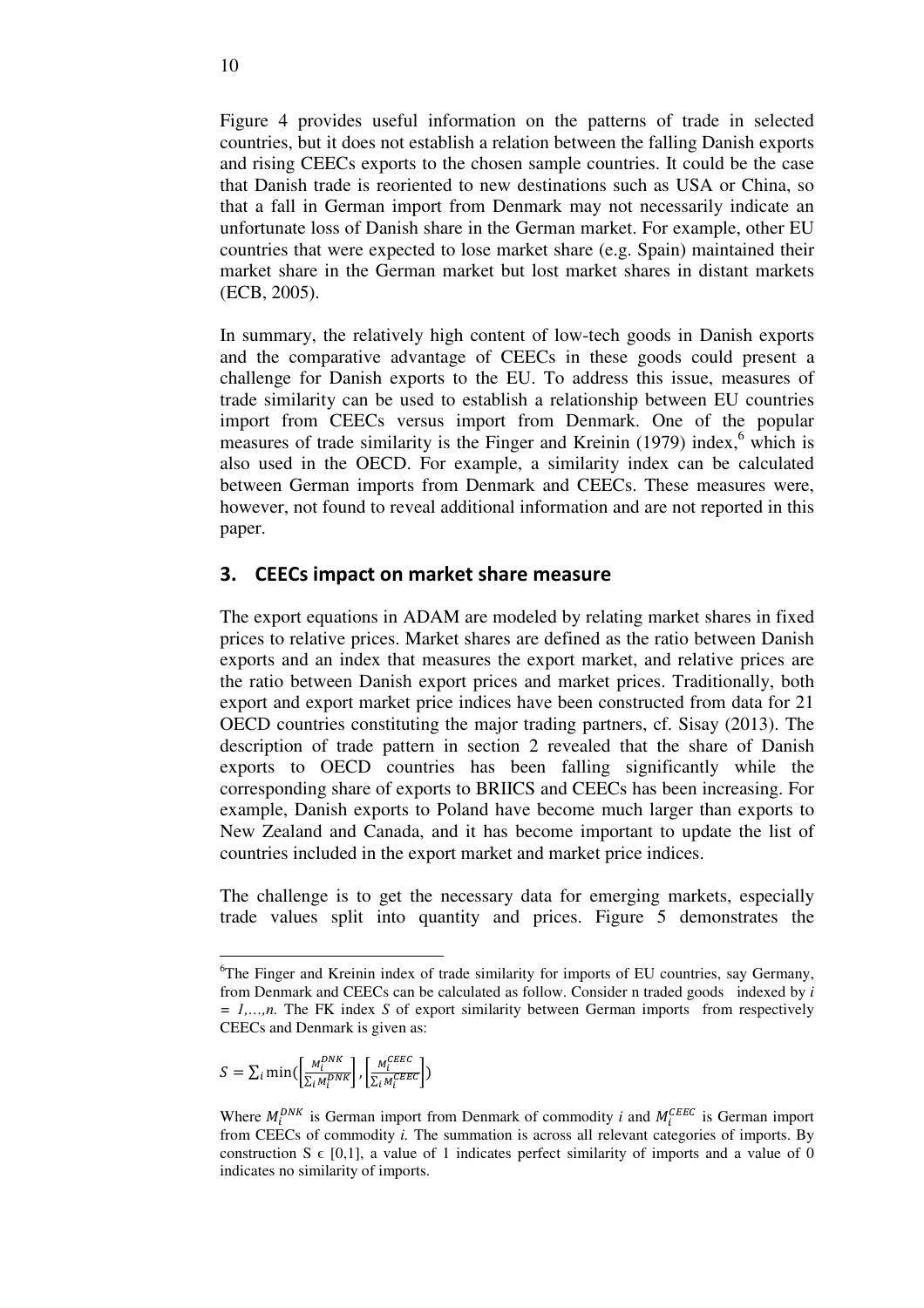consequences for market shares of including the CEECs. Due to lack of data, only seven of the CEECs are considered and as the values of trade flows are more reliable than volumes, market share in value is used. It is clear from the figure that the drop in market shares is more pronounced when the CEECs are included in the market. This is because the imports of the CEECs countries have been increasing strongly in recent times even in the wake of the recent financial crisis. The steeper fall in market share can signal an under specialization of Denmark in the new markets. However, market share measures have limitations as indicators of export performance, because the increased outsourcing and internationalization of production have weakened the link between simple market shares and export performance (ECB, 2005).

#### **Figure 5. Market share with and without CEECs**



Note:

OECD: Australia, Austria, Belgium- Luxembourg, Canada, Switzerland, Germany, Spain, Finland, France, Great Britain, Greek, Ireland, Iceland, Italy, Japan, Netherland, Norway, New Zealand, Portugal, Sweden and United States.

CEEC-7: CEEC-5, Slovakia and Turkey

#### 4. Gravity equation

Since its introduction by Tinbergen (1962), the gravity equation has been widely used to explain bilateral trade. Its parsimony and empirical robustness have made it one of the most used model in international trade, and its theoretical foundation has been developed, see e.g. Anderson (1979), Bergstrand (1990) and Anderson and van Wincoop (2001).

The gravity equation has been used by several to explain trade between EU countries and CEECs, cf. Boeri and Brücker (2000), Brülhart and Kelly (1999), Kristensen and Jensen (2001) and De Benedictis, De Santis and Vicarelli (2005). More specifically, the model is used to compare the potential trade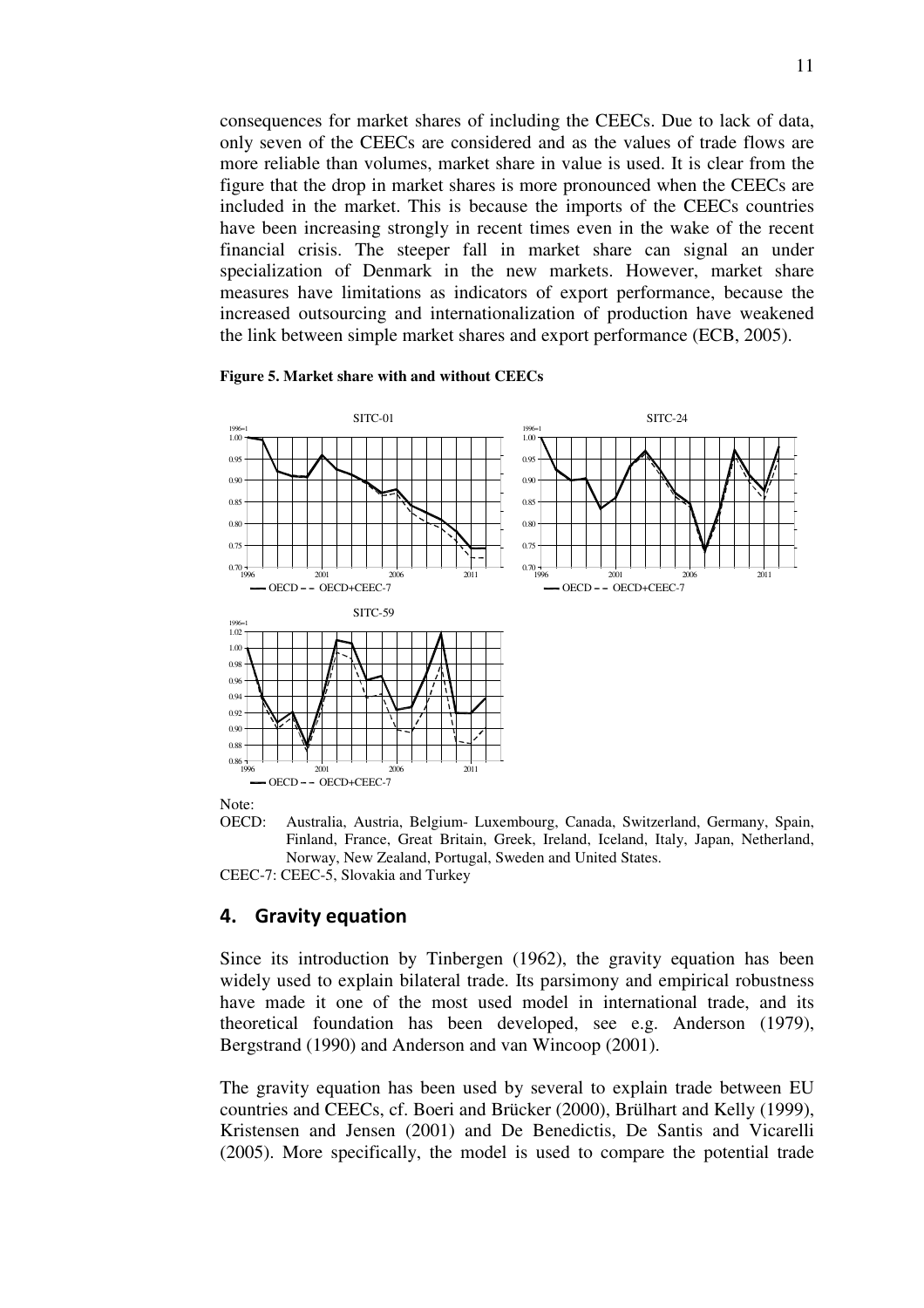volume (predicted bilateral trade based on the gravity equation) with actual trade between the EU and CEECs.

This section follows suit and presents a measure of potential Danish-CEECs trade to be compared to actual trade. GDP and per capita income in the CEECs are still below the EU average, but there has been a considerable catching up bringing income in the CEECs closer to the EU average. The catching up in trade is even stronger, and it will not be long before the Danish-CEECs trade catches up with the Danish-EU trade.

The measure for potential trade between Denmark and CEECs is based on a gravity equation for trade between Denmark and  $EU15<sup>7</sup>$ . Parameter estimates based on this equation, i.e. with EU15 as reference group, are used to estimate potential Danish-CEEC trade, which can be compared with actual trade.

The gravity equation for the reference group EU15 is estimated as formulated in Tinbergen (1962). The equation takes the form:

$$
log(E_{ij}) = \alpha + \beta_1 \cdot log(GDP_i) + \beta_2 \cdot log(GDP_j) + \beta_3 \cdot log(DIST_{ij}) + \sum_k \gamma_k \cdot D_k + \epsilon_{ij}
$$
\n(3)

|                 | Where $E_{ii}$ value of exports from <i>i</i> to <i>j</i>                |
|-----------------|--------------------------------------------------------------------------|
|                 | $GDP_i$ GDP of country i                                                 |
|                 | GDP <sub>i</sub> GDP of country $j^8$ which is here a country group      |
|                 | $\overrightarrow{DIST}_{ii}$ Distance between country <i>i</i> and $j^9$ |
| $D_{k}$         | list of control dummies and variables                                    |
| $\epsilon_{ii}$ | error term                                                               |
|                 |                                                                          |

GDP is used as a proxy for the size of supply and demand in the home and partner countries, respectively, and the coefficients are expected to have a positive sign. The coefficient for distance is expected to be negative. Various studies include per capita incomes as a measure for factor endowments, but it is not included here, because the coefficient for per capita income depends on the country group chosen. For instance, a positive coefficient is normally expected for the per capita income of exporting and importing country in case of capitalintensive goods, and a negative coefficient is expected for labor-intensive goods, cf. Boeri and Brücker (2000). In preliminary estimations of gravity models for respectively Danish-CEECs trade and Danish-EU15 trade we have found significantly different coefficients for per capita income variables for the same commodity. Consequently, it was decided to drop the per capita income variables.

-

<sup>7</sup>EU15 countries are Austria, Belgium, Luxembourg, Denmark, Finland, France, Germany, Greece, Ireland, Italy, Netherlands, Portugal, Spain, Sweden and United Kingdom. <sup>8</sup>Data for partner countries GDP is obtained from the IMF economic outlook.

<sup>&</sup>lt;sup>9</sup>Distance measures between capital cities are taken from Jon Haveman's website: http://www.macalester.edu/research/economics/PAGE/HAVEMAN/Trade.Resources/Data/Gra vity/dist.txt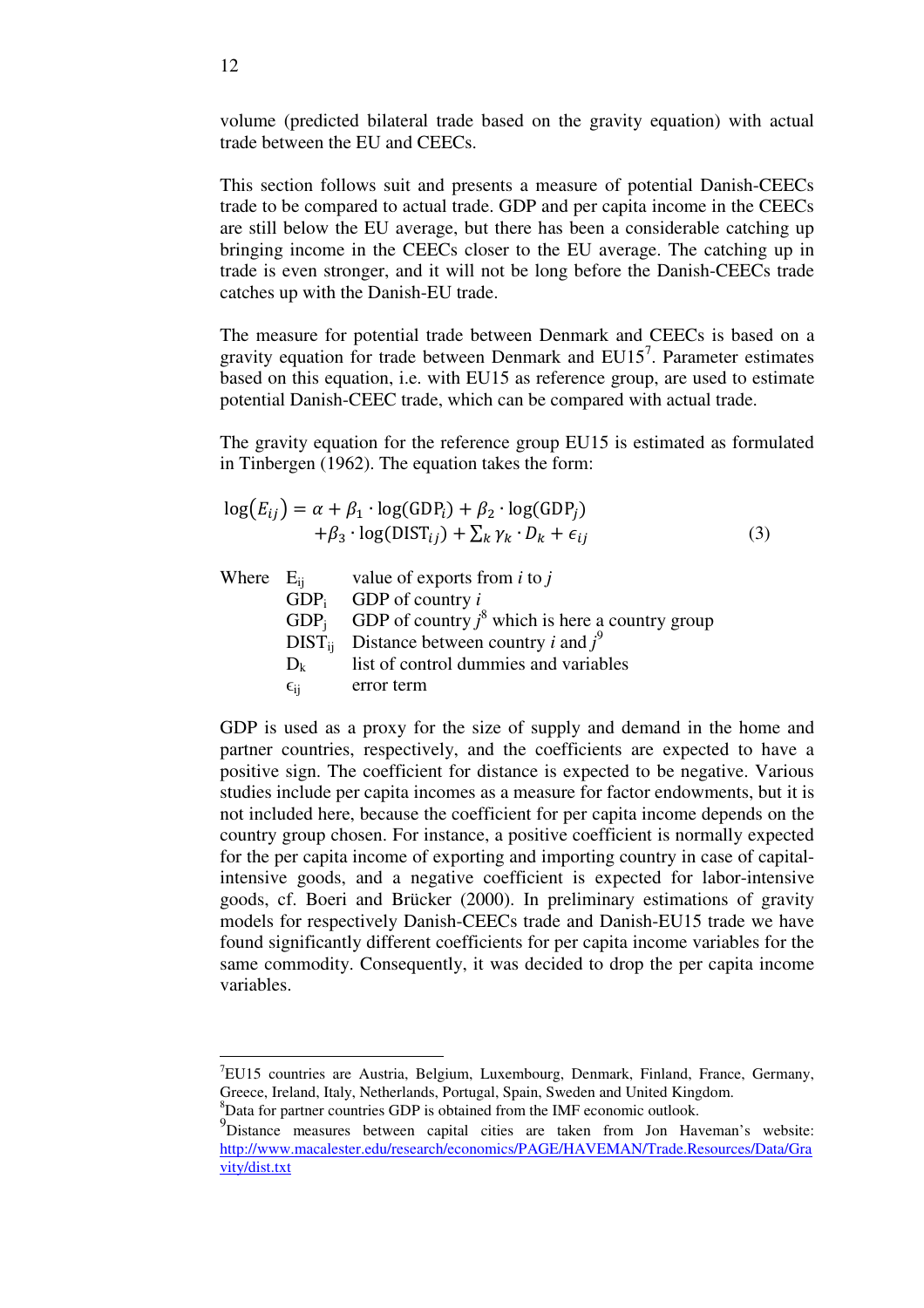Control dummies for common border and language and measures for remoteness have been tested, but they did not seem to contribute significantly to the basic equation based on income and distance variables. Besides, the controls have a tendency to inflate the income elasticity estimates and consequently the potential trade estimates. It was, thus, decided to do without them. The gravity equation for Danish-EU15 trade is supposed to produce a trade flow that reflects the trade pattern between the old EU-members, and it is not that surprising if the role of control variables is limited.

Table 3 presents the results of the estimated relation for the reference group (Denmark-EU15 trade). The estimation sample covers 1980 to 2013. All variables are statistically significant and have the appropriate sign and magnitude.

| Variable         | Coeff.    | Pooled OLS |
|------------------|-----------|------------|
| $log(E_{ii})$    |           |            |
| $log(GDP_i)$     | $\beta_1$ | 0.792      |
|                  |           | [0.061]    |
| $log(GDP_i)$     | $\beta_2$ | 0.462      |
|                  |           | [0.020]    |
| $log(DIST_{ii})$ | $\beta_3$ | $-1.042$   |
|                  |           | [0.051]    |
| Const            | $\alpha$  | 14.166     |
|                  |           | [0.536]    |

**Table 3. Estimation result based on the reference group: Exports as dependent variable** 

Using the parameter estimates from table 3, a measure of potential trade for Danish exports to CEECs is calculated. Estimates of potential imports from CEECs are calculated by re-estimating equation (3) with imports of *i* from *j* as the dependent variable, the result is shown in appendix IV. Because of the sensitivity of the income elasticity estimates, one should not emphasize on the calculated level of potential trade. Instead, the focus will be on the convergence between the actual and potential trade levels as this convergence is less sensitive to the income elasticities. Figure 6 compares actual and potential trade between Denmark and the CEEC-13, similar figures for German-CEECs trade and Swedish-CEECs trade are also reported for comparison purposes. A measure of potential Danish trade with each of the CEECs is reported in appendix V. The potential trade estimates for Germany and Sweden are calculated following the same principle, i.e. by fitting gravity equations for each country's trade with EU15.

Figure 6 shows that actual Danish imports from CEEC-13 have been closing in on the potential level since the mid-nineties. The convergence in exports to CEEC-13 has been considerably slower for Danish exports. Since the mid-2000s actual and potential exports have been growing pari passu and the actual exports to CEEC-13 are presently around 50 percent of the potential value. There is no indication that the trade between Denmark and the CEECs has surpassed the potential level, with the exception of imports from smaller CEEC nations, see appendix. On the other hand, German-CEECs trade is above potential levels. Swedish-CEECs trade is at potential levels for imports and about 20 percent below potential levels for exports, which is larger than the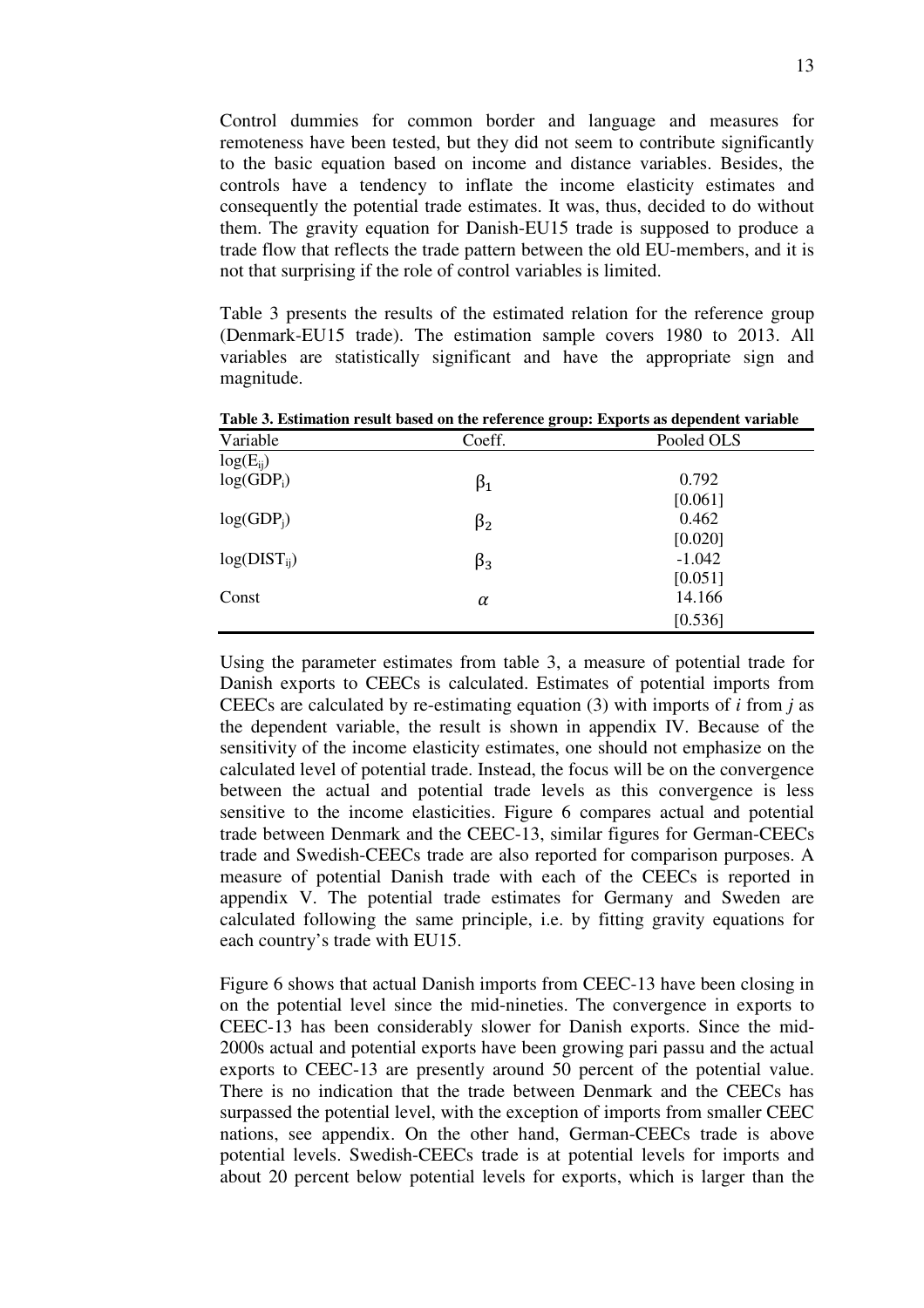estimates for Denmark. As in the case of Denmark, both German and Swedish exports to CEECs have not been growing for most of the second half of the sample. It shows that the slowdown in export growth is not unique to Denmark.

**Figure 6. Ratio of actual over potential value of exports and imports: SITC-09** 



**Figure 7. Actual and potential value of Danish-CEEC-13 trade, Danish exports (left) and Danish imports (right) in log: SITC-09** 



Source: Kristensen and Jensen (2001).

Note: the series 'potentiel' is the fitted value from a gravity equation for Danish-CEEC-13 trade, and the series 'potentiel2' is based on a gravity equation for Danish-EU15 trade, which is the one that should be used for comparison with figure 6.

Figure 7 reprints the potential trade estimates from Kristensen and Jensen (2001). The figure reports absolute level of trade in log-scale, hence one should not make a direct comparison with figure 6. Nevertheless, it can be seen that the estimated gap between the potential trade (potentiel2) and the actual trade is smaller in Kristensen and Jensen (2001). There is no indication that the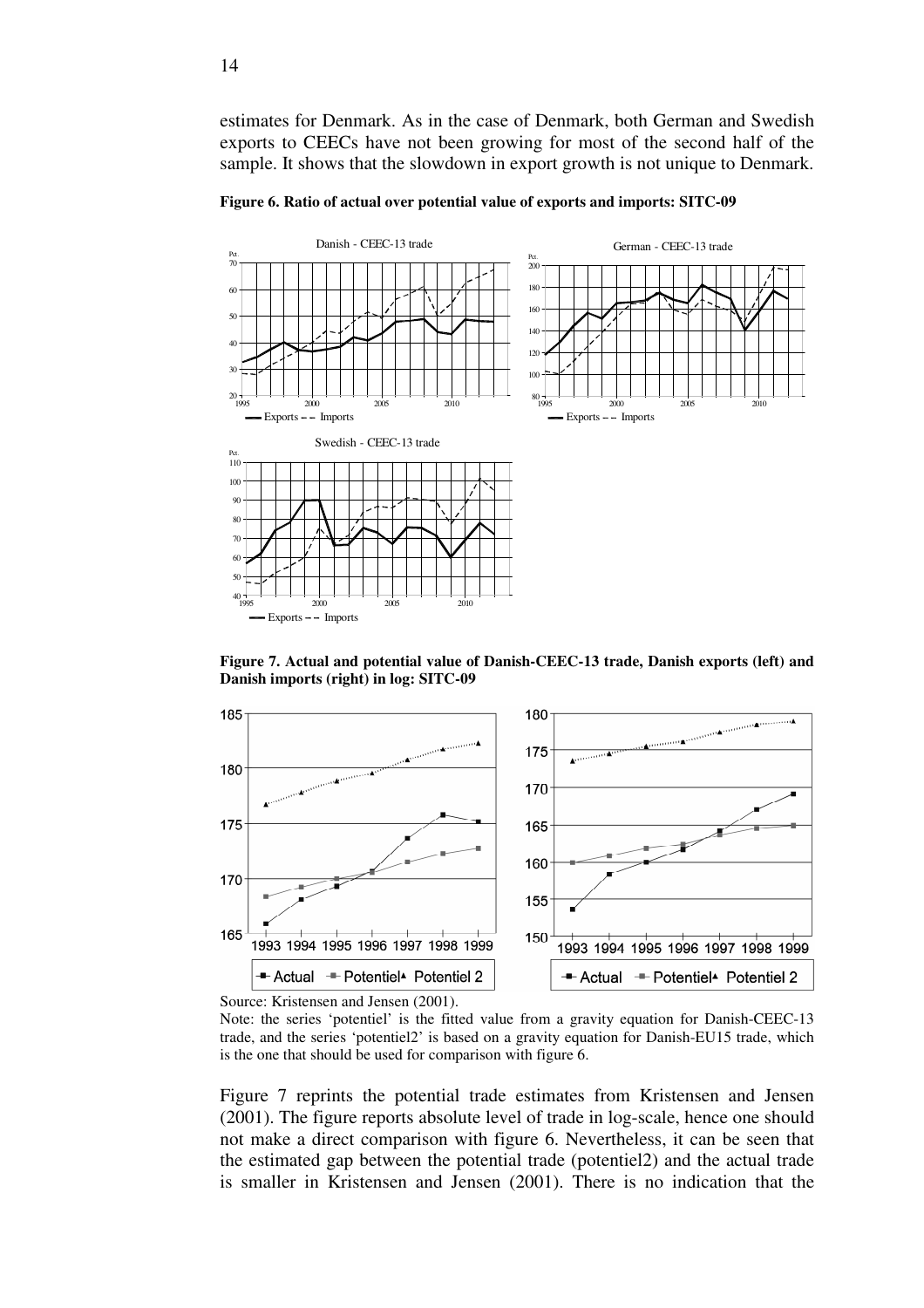actual trade between Denmark and CEECs is at a level between Denmark and EU15.

## 5. Summary and conclusion

The paper has presented the trade impacts of the Eastern enlargement in the case of Denmark. There is an increasing reorientation of Danish trade, especially imports, towards the CEECs accompanied by a decline in trade with industrialized nations. Among the CEECs, Danish trade with Poland and Czech-republic is very significant accounting for approximately 50% of total Danish trade with CEECs. Danish trade balance vis-à-vis the world is characterized by surplus. However, the trade with CEECs is dominated by annual deficits, especially after the financial crisis. The deficit indicates that the CEECs have been able to strengthen their export and marketing policies leading to a growing CEECs export to Denmark without a similar tendency for Danish exports to CEECs.

A breakdown of trade by SITC shows that Danish exports/imports to/from the CEECs used to be dominated by manufactured goods. However, in recent years, Danish exports of agricultures and raw materials have been equally important, which seems to contradict the common conjecture that the incumbent EU members export capital-intensive goods and import laborintensive goods. A measure of revealed comparative advantage also indicates that Denmark has a high comparative advantage in agricultural products in relation to trade with CEECs, whereas the Danish comparative advantage in manufactures has been recently reversed to a disadvantage. The CEECs general advantage in manufactures may not be surprising considering the many multinational corporations that are producing in the CEECs because of the low costs. A decomposition of manufactured products shows that Denmark does retain a high comparative advantage in chemicals and pharmaceuticals vis-àvis the CEECs.

A breakdown of trade by technological level using the ISIC nomenclature supports the conclusion from the trade breakdown by SITC. Denmark has a comparative advantage in medium-high-tech products (e.g. chemicals) but its advantage in high-tech products is declining vis-à-vis the CEECs. Moreover, the CEECs have had a high comparative advantage in low-tech products, but in recent years Denmark has been gaining advantage in low-tech products. Hightech products are related to the most dynamic industries and the lack of specialization in high-tech might have negative consequence for future market shares. However, there is also a benefit from depending on medium-tech products, whose demand is less volatile.

Denmark's largest trading partner Germany has also experienced a significant increase in imports from CEEC and in the same period, the Danish share in German imports has been falling. In general, the Danish market share in the imports of OECD countries including the CEECs has a more negative trend than the Danish market share in the imports of OECD countries alone. This may indicate that Danish trade has been hit by a negative diversion effect of the EU enlargement, but it is not a clear-cut conclusion. A more affirming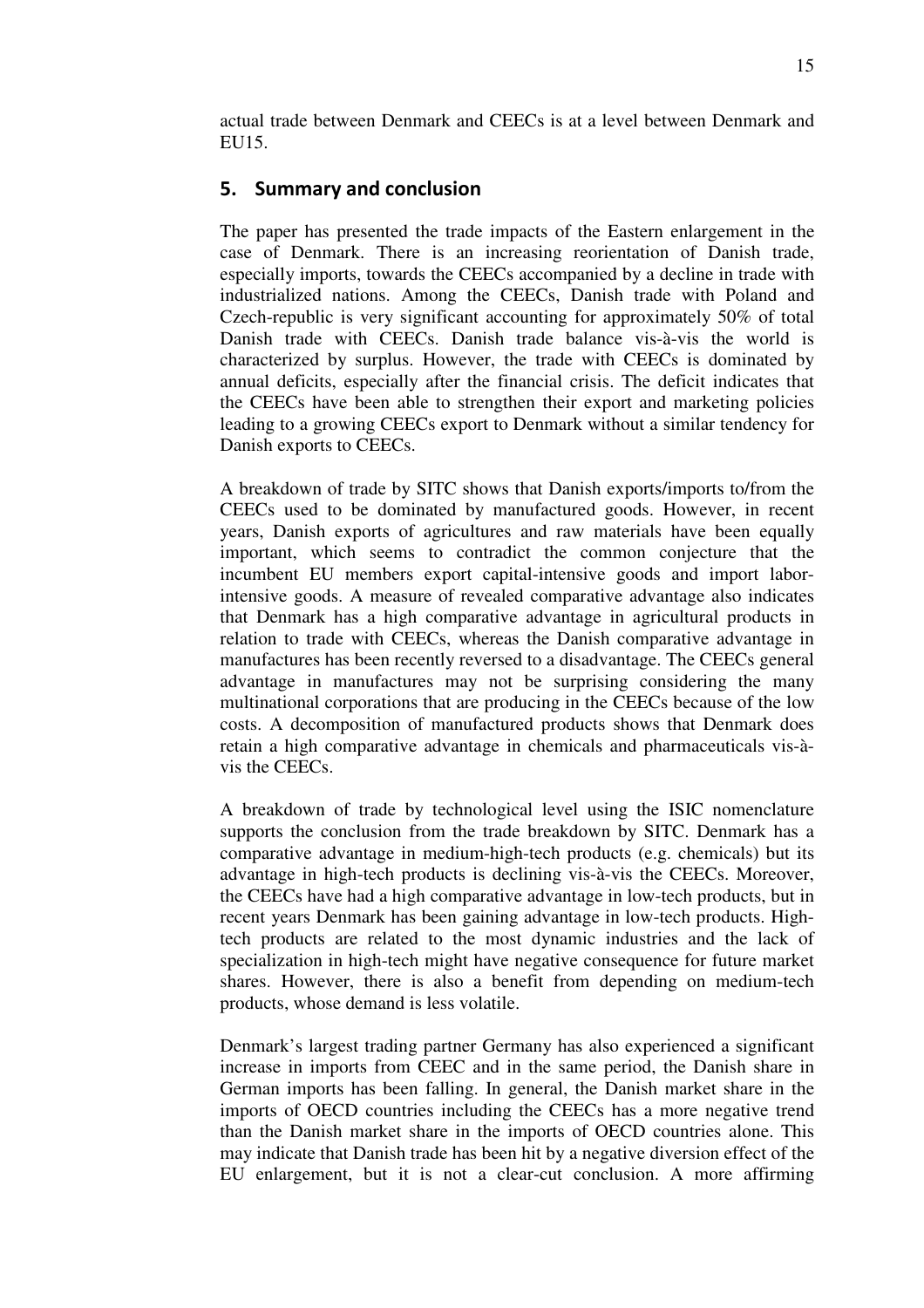conclusion seems to come from the gravity analysis, which indicates that actual trade between Denmark and CEECs is below potential levels especially when it comes to Danish exports to CEECs. The gap between actual and potential exports to CEECs is approximately 50 percent and not decreasing, while CEECs' exports to Denmark are converging to the potential level rapidly.

This relatively weak position of Danish exports vis-à-vis the CEECs demonstrates the under-specialization of Denmark in the CEECs market. The limited market penetration in the rapidly growing CEECs may present a problem in the future.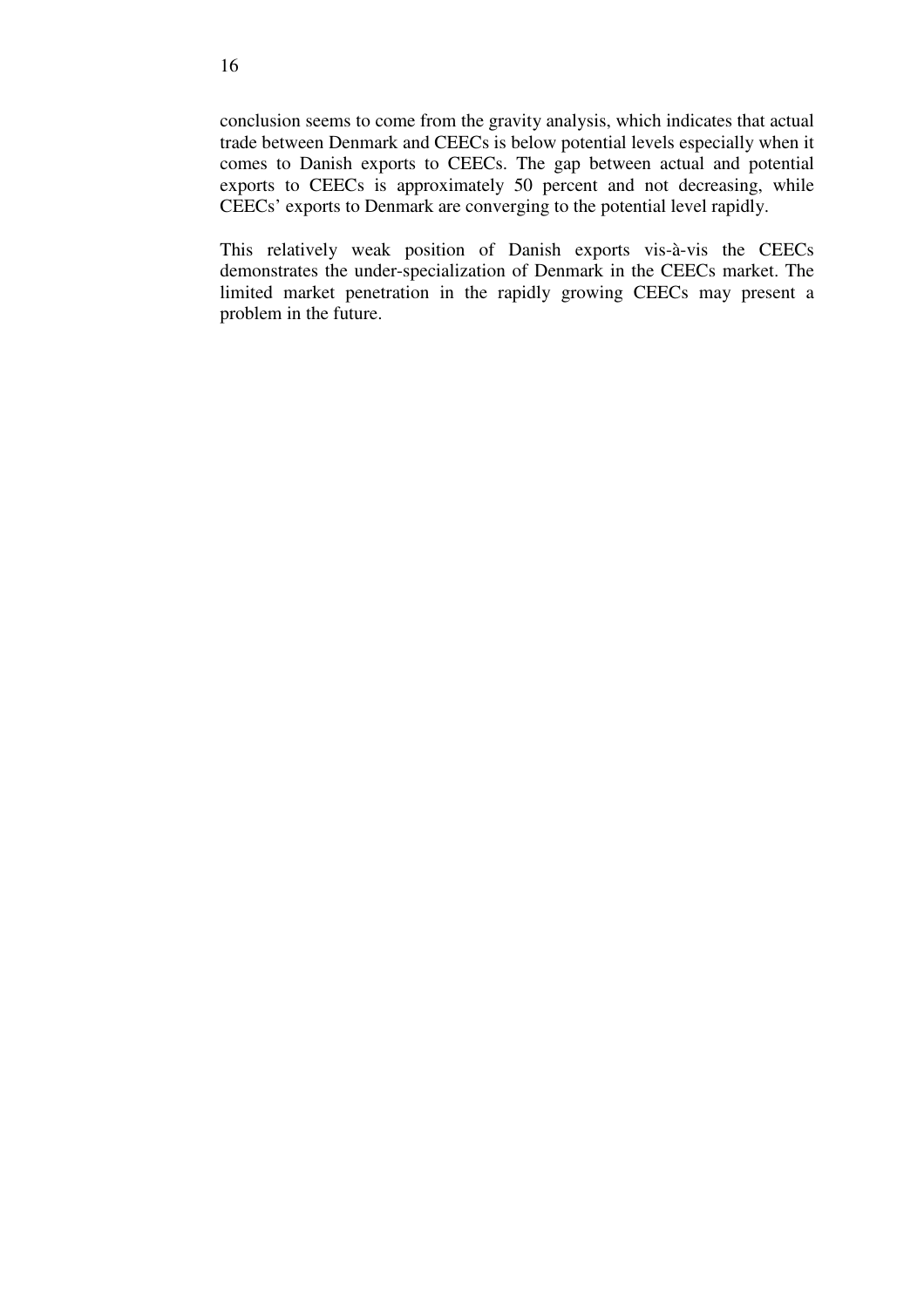#### **Literature**

Anderson, J. E. (1979). "A Theoretical Foundation for the Gravity Equation", American Economic Review 69 pp.106-116.

Andersen, C. H., J. Isaksen and M. Spange (2012). Denmark's Competitiveness and Export Performance. Denmark's National Bank, Monetary Review, 2<sup>nd</sup> Quarter, part 2.

Anderson, James E. and Eric Van Wincoop. (2001) "Gravity And Gravitas: A Solution To The Border Puzzle," National Bureau of Economic Research, Cambridge.

Baldwin R. E., J.F. Francois and R. Portes (1997). The Costs and Benefits of Eastern Enlargement: the Impact on EU and Central Europe. Economic Policy, Vol. 12, pp. 125-176.

De Benedictis, L., R. De Santis and C. Vicarelli (2005). Hub-AND-Spoke OR Else? Free Trade Agreements in the Enlarged EU: A Gravity Model Estimate. European Network of Economic Policy Research Institutes. Working paper No. 37/June 2005.

Bergstrand, J.H (1990). "The Heckscher-Ohlin-Samuelson Model, the Linder Hypothesis and the Determinants of Bilateral Intra-Industry Trade", The Economic Journal, 10 pp.1216-1229.

Boeri, T. and H. Brücker (2000). The Impact of Eastern Enlargement on Employment and Labour Markets in the EU Member States. Employment and Social Affairs Directorate General of the European Commission, Final Report.

Brito, R. D., J. Chami and E. C. Souza (2012). The Quality-Cost Choice of R&D in the Nations' Exports. Insper Institute of Education and Research, Working Paper, 286/2012.

Brülhart, M and M. J. Kelly (1999). Ireland's Trading Potential with Central and Eastern European Countries: A Gravity Study. The Economic and Social Review, Vol. 30, No. 2, April, 1999, pp. 159-174.

ECB (2005). Competitiveness and the Export Performance of the Euro Area. Occasional paper series. No. 30/june 2005.

Finger, J. M, M. E. Kreinin (1979). "A Measure of Export Similarity and its Possible Uses". The Economic Journal, Vol. 89. 1979, pp. 905–912.

Gual, J. and C. Martín (1995): Trade and Foreign Direct Investment with Central and Eastern Europe: Its Impact on Spain. In European Union trade with Eastern Europe: Adjustment and opportunities, edited by R. Faini and R. Portes, 167-200, London: CEPR.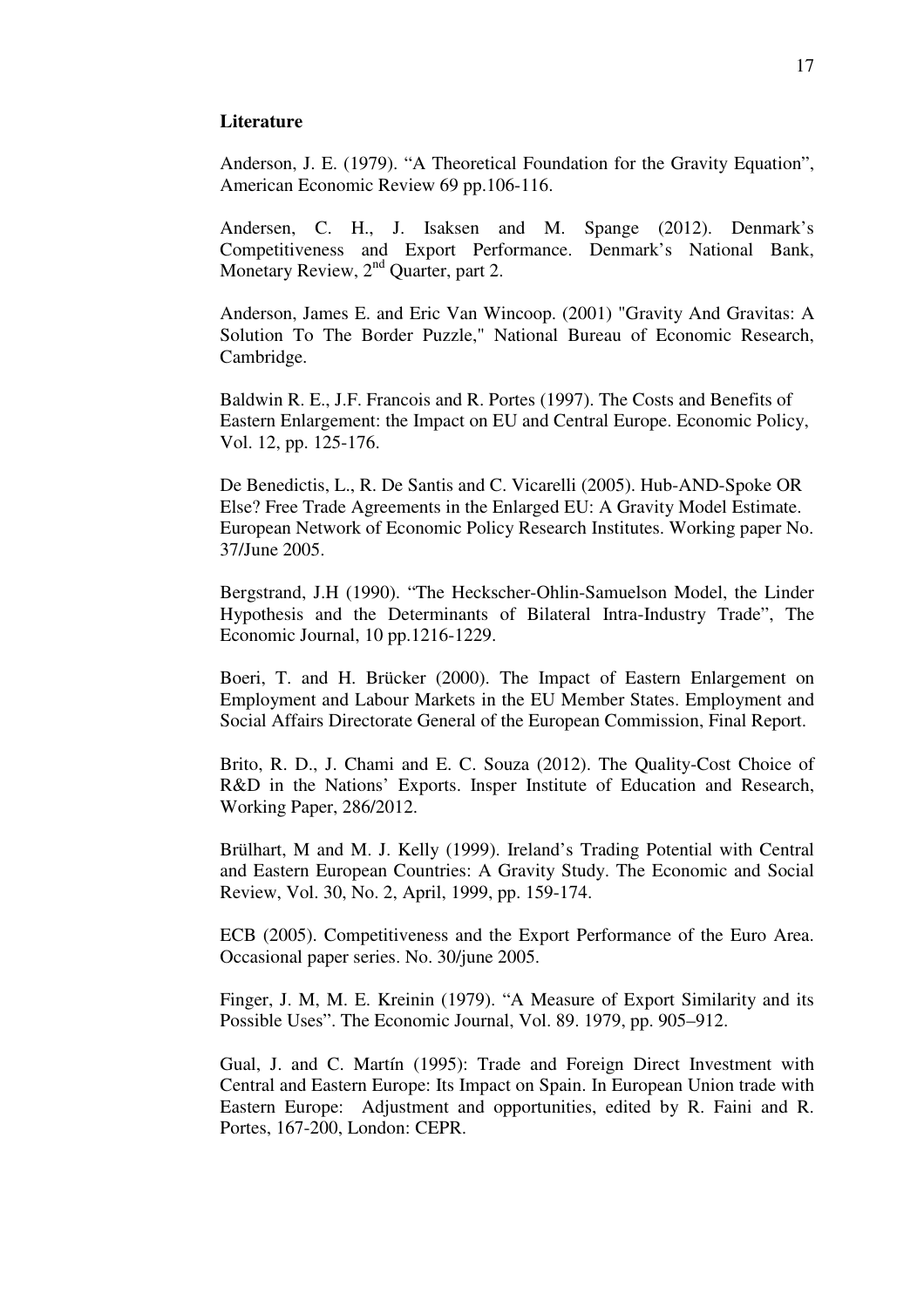Kristensen, T. M. and P. R. Jensen (2001). Eastern Enlargement of the EU: Economic Costs and Benefits for the EU Present member States. The Case of Denmark. Statistics Denmark.

Madsen, A. D. and M. L. Sørense (2002). Economic Consequences for Denmark of EU Enlargement. Danish Rational Economic Agents Model, DREAM, working paper.

OECD (2011). ISIC REV.3 Technology Intensity Definition: Classification of Manufacturing Industries into Categories based on R&D intensities. OECD, Economic Analysis and Statistics Division.

Pedersen, P. J. and M. Pytlikova (2008). EU Enlargement: Migration Flows from Central and Eastern Europe into the Nordic Countries - Exploiting a Natural Experiment.

Sisay. D. (2013). Export Market and Market Price Indices for ADAM. Working paper. ADAM. Statistics Denmark.

Sisay. D. (2014). Danish Market Share in intra-OECD trade. Working paper. ADAM. Statistics Denmark.

Tinbergen, J. (1962). Shaping the World Economy: Suggestions for an International Economic Policy. New York: Twentieth Century Fund, pp. xviii, 330.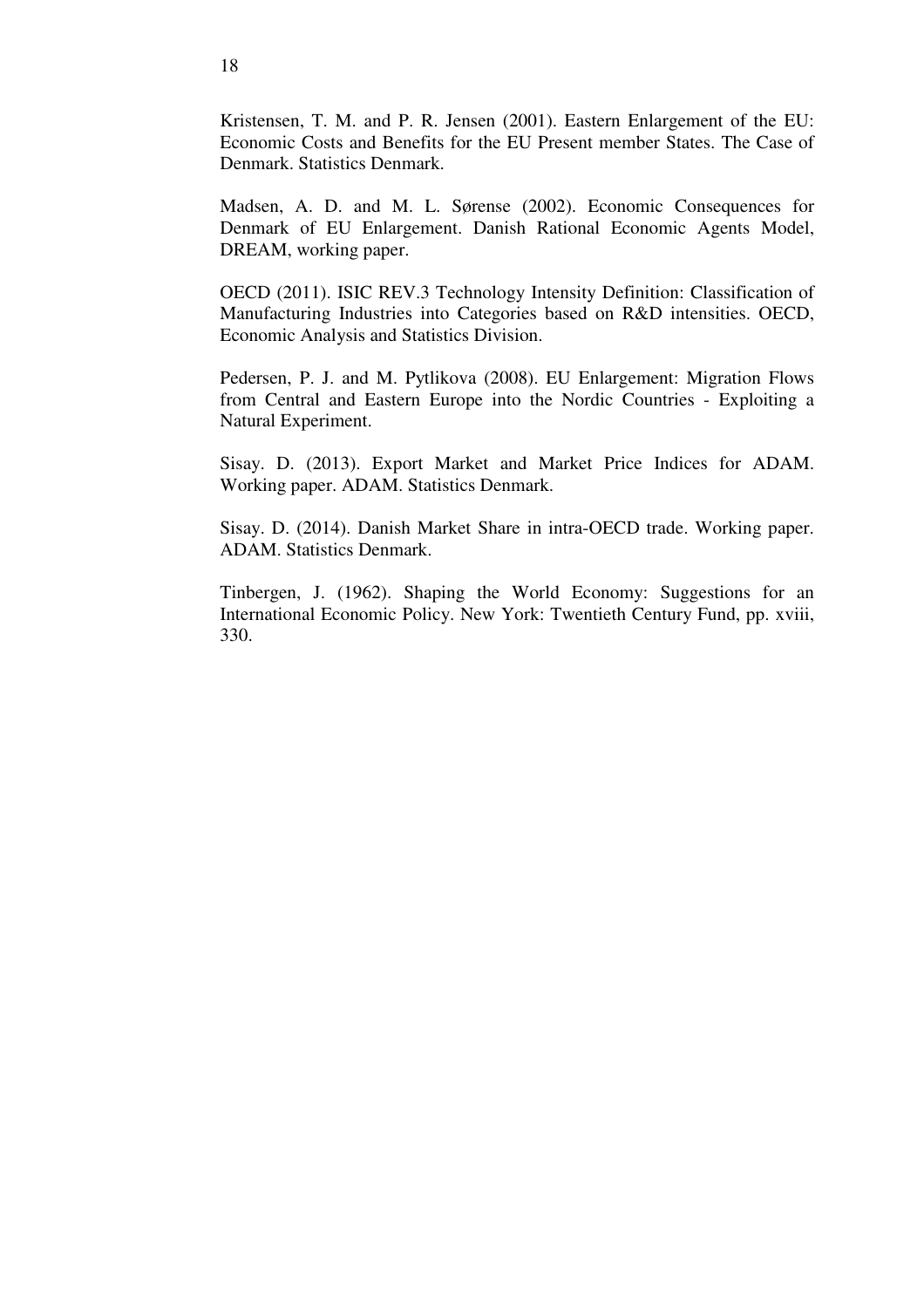#### **Appendix**

#### **Appendix I-a: Danish SITC-09 exports to CEECs, percent of total**

|                 | 1993 | 1994 | 1995 | 1996 | 1997 | 1998 | 1999 | 2000 | 2001 | 2002 | 2003 | 2004 | 2005 | 2006 | 2007 | 2008 | 2009 | 2010 | 2011 | 2012 | 2013 |
|-----------------|------|------|------|------|------|------|------|------|------|------|------|------|------|------|------|------|------|------|------|------|------|
| Poland          | 1,27 | 1.47 | 1.36 | 1,63 | 1,76 | 1,93 | 1,71 | 1,61 | 1,61 | 1,58 | 1,55 | 1,59 | 2,15 | 2,15 | 2,47 | 2,67 | 2,75 | 2,66 | 2,78 | 2,62 | 2,67 |
| Hungary         | 0,23 | 0,28 | 0,24 | 0,22 | 0,23 | 0,30 | 0,27 | 0,27 | 0,35 | 0,41 | 0,43 | 0,51 | 0,55 | 0,54 | 0,56 | 0,62 | 0,56 | 0,55 | 0,52 | 0,54 | 0,55 |
| Czech R.        | 0,30 | 0,36 | 0,40 | 0,39 | 0,34 | 0,39 | 0,36 | 0,37 | 0,40 | 0,42 | 0,46 | 0,48 | 0,73 | 0,95 | 1,01 | 0,83 | 0,87 | 0,90 | 0,94 | 0,97 | 0,88 |
| Estonia         | 0,09 | 0,10 | 0.12 | 0,18 | 0,20 | 0,23 | 0,19 | 0,24 | 0,25 | 0,26 | 0,25 | 0,23 | 0,25 | 0,33 | 0,34 | 0,32 | 0,29 | 0.23 | 0,23 | 0,26 | 0,24 |
| Slovenia        | 0.08 | 0.08 | 0.09 | 0.08 | 0.10 | 0.11 | 0,11 | 0.10 | 0.09 | 0,09 | 0,10 | 0,11 | 0,10 | 0,12 | 0.10 | 0,11 | 0,11 | 0.09 | 0,08 | 0,08 | 0,08 |
| <b>Bulgaria</b> | 0,08 | 0,07 | 0.09 | 0,06 | 0,07 | 0,10 | 0,08 | 0,09 | 0,11 | 0,12 | 0,12 | 0,12 | 0,13 | 0,12 | 0,14 | 0,17 | 0,24 | 0,11 | 0,09 | 0,10 | 0,10 |
| Latvia          | 0.07 | 0.10 | 0.12 | 0,17 | 0,19 | 0.26 | 0,22 | 0,21 | 0,25 | 0,25 | 0,23 | 0,24 | 0,33 | 0,32 | 0,40 | 0,32 | 0,23 | 0.24 | 0,26 | 0,30 | 0,29 |
| Lithuania       | 0,08 | 0,16 | 0,25 | 0,30 | 0,46 | 0,49 | 0,47 | 0,39 | 0,44 | 0,46 | 0,43 | 0,37 | 0,35 | 0,54 | 0,61 | 0,51 | 0,36 | 0,34 | 0,47 | 0,44 | 0,46 |
| Slovakia        | 0,07 | 0,09 | 0.09 | 0,10 | 0,09 | 0,12 | 0,10 | 0,11 | 0,12 | 0,12 | 0,16 | 0,16 | 0,16 | 0,20 | 0,23 | 0,31 | 0,30 | 0.29 | 0,32 | 0,29 | 0,25 |
| Romania         | 0,08 | 0,08 | 0,11 | 0,10 | 0,09 | 0,12 | 0,11 | 0,09 | 0,10 | 0,13 | 0,16 | 0,15 | 0,18 | 0,23 | 0,30 | 0,33 | 0,38 | 0,32 | 0,35 | 0,45 | 0,42 |
| Malta           | 0,12 | 0.13 | 0.05 | 0.06 | 0,09 | 0.04 | 0,05 | 0,05 | 0,05 | 0,05 | 0,04 | 0,05 | 0,04 | 0,05 | 0.08 | 0,17 | 0,13 | 0.05 | 0,05 | 0,04 | 0,07 |
| Cyprus          | 0,10 | 0.08 | 0.06 | 0.07 | 0,09 | 0.18 | 0,14 | 0,12 | 0.08 | 0,07 | 0,10 | 0,07 | 0,06 | 0,18 | 0.10 | 0,09 | 0,09 | 0.08 | 0,13 | 0,10 | 0,07 |
| Turkey          | 0,36 | 0,22 | 0,35 | 0,32 | 0,35 | 0,40 | 0,38 | 0,36 | 0,31 | 0,43 | 0,46 | 0,42 | 0,45 | 0,42 | 0,57 | 0,71 | 0,56 | 0.67 | 0,62 | 0,65 | 0,75 |
| CEEC5           | 1,97 | 2,30 | 2,20 | 2,51 | 2,64 | 2,96 | 2,64 | 2,59 | 2,69 | 2,76 | 2,79 | 2,92 | 3,78 | 4,08 | 4,49 | 4,53 | 4,58 | 4.43 | 4,56 | 4,48 | 4,43 |
| CEEC10          | 2,35 | 2,80 | 2,85 | 3,24 | 3,53 | 4,05 | 3,62 | 3,48 | 3,72 | 3,84 | 3,89 | 3,95 | 4,92 | 5,49 | 6,18 | 6,17 | 6,10 | 5.73 | 6,05 | 6,06 | 5,95 |
| CEEC13          | 2,93 | 3,22 | 3,31 | 3,69 | 4,06 | 4,68 | 4,19 | 4,01 | 4,16 | 4,38 | 4,50 | 4,49 | 5,48 | 6,14 | 6,92 | 7,14 | 6.87 | 6.53 | 6.85 | 6.85 | 6,84 |

Source: Statistics Denmark, StatBank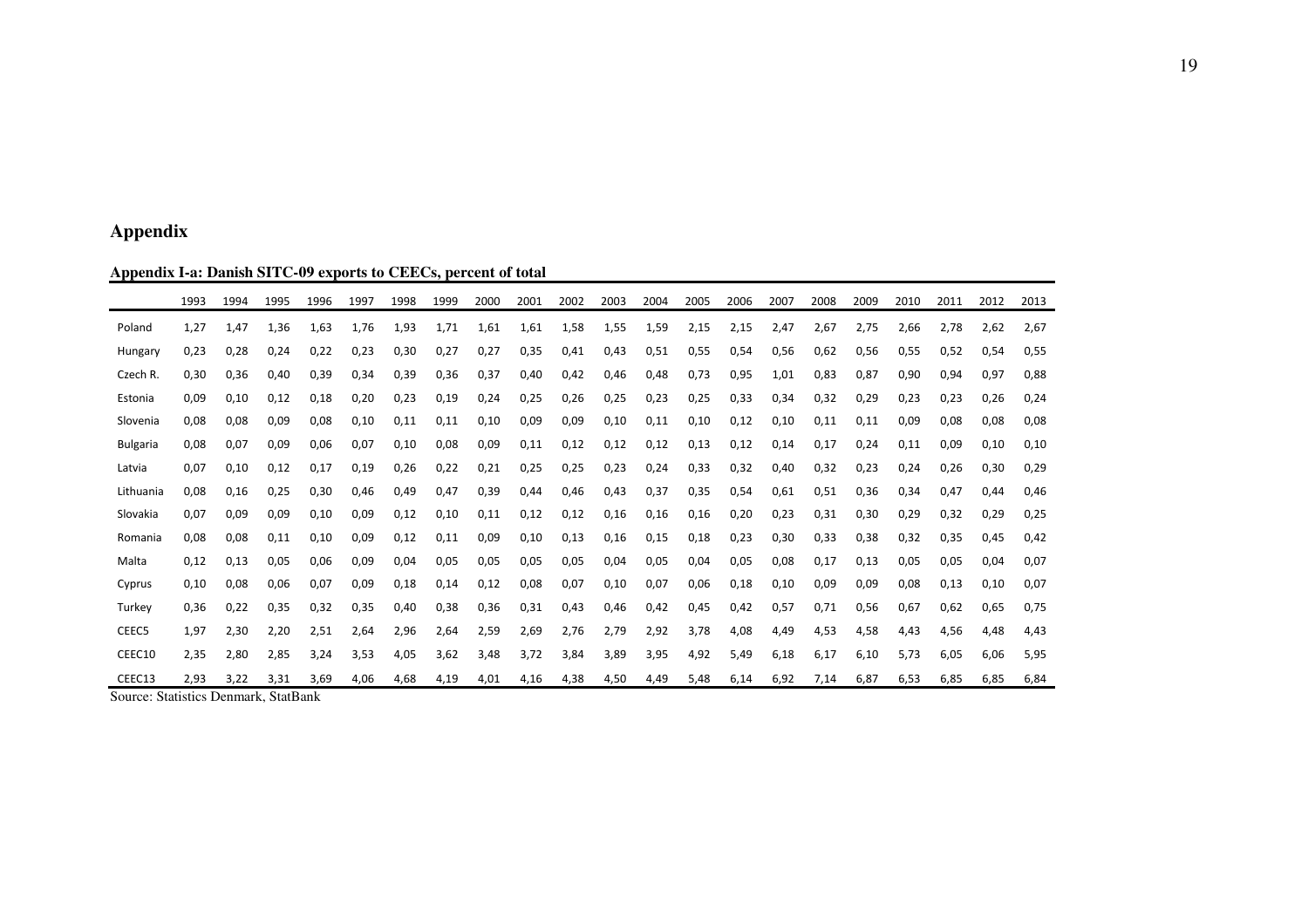|                   | 1993 | 1994 | 1995 | 1996 | 1997 | 1998 | 1999 | 2000 | 2001 | 2002 | 2003 | 2004 | 2005 | 2006 | 2007 | 2008 | 2009 | 2010 | 2011 | 2012 | 2013 |
|-------------------|------|------|------|------|------|------|------|------|------|------|------|------|------|------|------|------|------|------|------|------|------|
| Poland            | 1,51 | 1.70 | 1.61 | 1,57 | 1.70 | 1.70 | 1.79 | 1.83 | 2,07 | 1,92 | 1,80 | 1,91 | 2,05 | 2,39 | 2,53 | 2,82 | 2.66 | 3.07 | 3,26 | 3.29 | 3.43 |
| Hungary           | 0,14 | 0,14 | 0.14 | 0,16 | 0,19 | 0,24 | 0,24 | 0,26 | 0,31 | 0,33 | 0,52 | 0,63 | 0,54 | 0,49 | 0,79 | 0,75 | 0.66 | 0,71 | 0,71 | 0.78 | 0,78 |
| Czech R.          | 0,22 | 0,29 | 0.28 | 0,30 | 0,31 | 0,35 | 0,37 | 0,35 | 0,41 | 0,42 | 0,46 | 0,53 | 0,75 | 0,90 | 0,96 | 0,96 | 1,04 | 1,13 | 1,15 | 1,22 | 1,32 |
| Estonia           | 0,10 | 0.11 | 0.16 | 0,19 | 0.20 | 0.26 | 0,29 | 0,36 | 0,40 | 0,37 | 0.33 | 0,31 | 0,32 | 0.37 | 0.36 | 0,36 | 0.35 | 0.35 | 0,41 | 0.39 | 0.42 |
| Slovenia          | 0,09 | 0,09 | 0,10 | 0,10 | 0,12 | 0.16 | 0,18 | 0,18 | 0,19 | 0,19 | 0,22 | 0,24 | 0,25 | 0,28 | 0,29 | 0,25 | 0.23 | 0,24 | 0,27 | 0,28 | 0,25 |
| <b>Bulgaria</b>   | 0,05 | 0,06 | 0.05 | 0,04 | 0,05 | 0.06 | 0,07 | 0,06 | 0,07 | 0,05 | 0,05 | 0,05 | 0,06 | 0,05 | 0,03 | 0,04 | 0,04 | 0,08 | 0,12 | 0.11 | 0,12 |
| Latvia            | 0,28 | 0,13 | 0.13 | 0,19 | 0,22 | 0,25 | 0,32 | 0,33 | 0,42 | 0,37 | 0,41 | 0,33 | 0,37 | 0,38 | 0,34 | 0,45 | 0.45 | 0.45 | 0,59 | 0.62 | 0.67 |
| Lithuania         | 0,15 | 0,21 | 0,22 | 0,26 | 0,28 | 0,35 | 0,45 | 0,50 | 0,52 | 0,53 | 0,54 | 0,50 | 0,47 | 0,46 | 0,50 | 0,75 | 0,65 | 0,69 | 0,62 | 0,64 | 0,59 |
| Slovakia          | 0,04 | 0,06 | 0.07 | 0,08 | 0,05 | 0,05 | 0,08 | 0,11 | 0,16 | 0,16 | 0,20 | 0,24 | 0,26 | 0,35 | 0,50 | 0,60 | 0,52 | 0,41 | 0,46 | 0.41 | 0,43 |
| Romania           | 0.03 | 0.03 | 0.03 | 0,04 | 0.04 | 0.05 | 0,04 | 0,07 | 0.08 | 0,06 | 0.06 | 0.06 | 0,07 | 0.08 | 0.06 | 0.09 | 0.12 | 0,16 | 0.19 | 0.23 | 0,25 |
| Malta             | 0,01 | 0,01 | 0.01 | 0,00 | 0,01 | 0.01 | 0,02 | 0,00 | 0,01 | 0,00 | 0,01 | 0,01 | 0,01 | 0,01 | 0,01 | 0,02 | 0.03 | 0,01 | 0,02 | 0.08 | 0,06 |
| Cyprus            | 0,01 | 0,01 | 0.01 | 0,01 | 0,01 | 0.01 | 0,02 | 0,01 | 0.01 | 0,01 | 0.01 | 0,01 | 0,02 | 0,02 | 0,02 | 0,03 | 0.02 | 0.03 | 0,04 | 0.03 | 0,03 |
| Turkey            | 0,23 | 0,30 | 0.30 | 0,33 | 0,39 | 0,45 | 0,49 | 0,50 | 0,61 | 0,77 | 0.79 | 0,85 | 1,00 | 0,97 | 1,03 | 0,96 | 0.90 | 0,91 | 0,96 | 1,02 | 0,96 |
| CEEC <sub>5</sub> | 2,05 | 2,34 | 2,28 | 2,32 | 2,51 | 2,72 | 2,86 | 2,97 | 3,38 | 3,24 | 3,34 | 3,62 | 3,90 | 4,43 | 4,92 | 5,14 | 4,94 | 5,50 | 5,81 | 5,97 | 6,21 |
| CEEC10            | 2,59 | 2,82 | 2,79 | 2,93 | 3,16 | 3,47 | 3,83 | 4,04 | 4,64 | 4,41 | 4,59 | 4,81 | 5,12 | 5,76 | 6,35 | 7,08 | 6.72 | 7,28 | 7,80 | 7,98 | 8,27 |
| CEEC13            | 2.83 | 3,13 | 3,10 | 3,27 | 3,57 | 3,93 | 4,36 | 4,55 | 5,26 | 5,20 | 5,40 | 5,69 | 6,15 | 6.76 | 7,41 | 8,08 | 7,67 | 8,23 | 8,81 | 9,12 | 9,32 |

**Appendix I-b: Danish SITC-09 imports from CEECs, percent of total** 

Source: Statistics Denmark, StatBank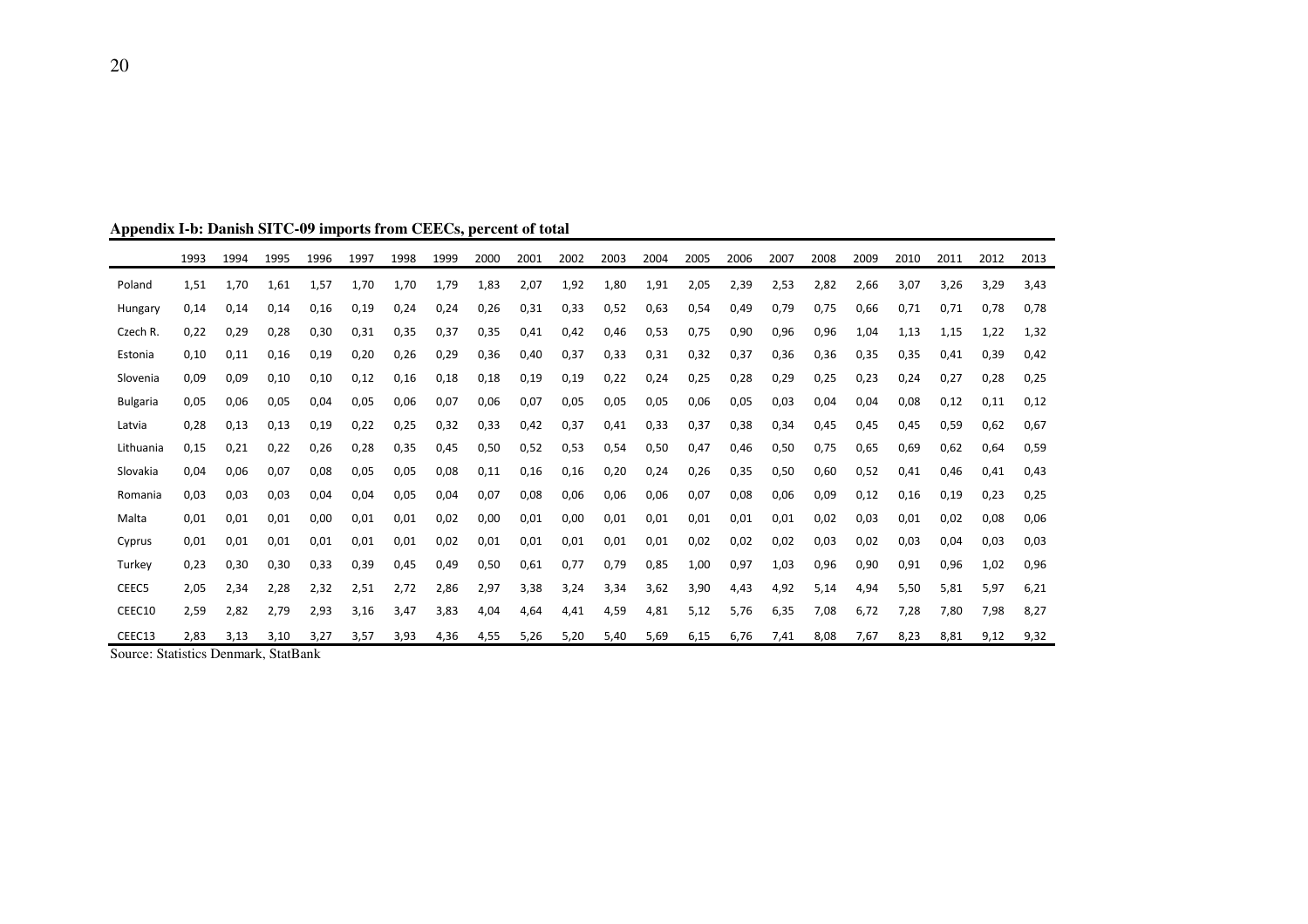|                         | 1993               | 1994  | 1995                                   | 1996  | 1997  | 1998   | 1999   | 2000   | 2001   | 2002    | 2003   | 2004    | 2005    | 2006    | 2007    | 2008    | 2009    | 2010    | 2011    | 2012    | 2013    |
|-------------------------|--------------------|-------|----------------------------------------|-------|-------|--------|--------|--------|--------|---------|--------|---------|---------|---------|---------|---------|---------|---------|---------|---------|---------|
| Poland                  | 313                | 337   |                                        | 1064  | 1107  | 1377   | 778    | 366    | $-417$ | -99     | 360    | $-278$  | 2076    | $-50$   | 393     | 356     | 2343    | 416     | 428     | $-952$  | $-1719$ |
| Hungary                 | 319                | 507   | 378                                    | 293   | 256   | 269    | 250    | 244    | 461    | 634     | $-7$   | $-178$  | 447     | 567     | $-1065$ | $-462$  | $-2$    | $-233$  | $-448$  | $-736$  | $-779$  |
| Czech Rep.              | 371                | 397   | 492                                    | 473   | 270   | 278    | 195    | 330    | 268    | 319     | 413    | 151     | 488     | 783     | 583     | $-342$  | $-141$  | $-316$  | $-110$  | $-391$  | $-1598$ |
| Estonia                 | 31                 | 39    | $-25$                                  | 69    | 105   | $-15$  | $-196$ | $-248$ | $-345$ | $-233$  | $-81$  | $-178$  | $-121$  | -9      | 19      | $-133$  | $-73$   | $-393$  | $-730$  | $-443$  | $-788$  |
| Slovenia                | 29                 | 5     | 12                                     | $-10$ | $-11$ | $-125$ | $-151$ | $-234$ | $-335$ | $-315$  | $-449$ | $-529$  | $-599$  | $-811$  | $-950$  | $-749$  | $-466$  | $-624$  | $-927$  | $-1016$ | $-903$  |
| <b>Bulgaria</b>         | 114                | 72    | 140                                    | 71    | 83    | 188    | 94     | 165    | 275    | 352     | 392    | 413     | 417     | 415     | 653     | 761     | 1071    | 258     | $-40$   | 13      | $-24$   |
| Latvia                  | $-377$             | $-1$  | 23                                     | 42    | $-10$ | 129    | $-187$ | $-301$ | $-463$ | $-254$  | $-549$ | $-232$  | 98      | $-95$   | 449     | $-620$  | $-788$  | $-818$  | $-1495$ | $-1434$ | $-1880$ |
| Lithuania               | $-92$              | $-20$ | 187                                    | 287   | 773   | 626    | 323    | $-125$ | 91     | 82      | $-61$  | $-335$  | $-262$  | 687     | 784     | $-1102$ | $-1034$ | $-1368$ | $-322$  | $-619$  | $-268$  |
| Slovakia                | 116                | 128   | 102                                    | 113   | 173   | 251    | 121    | 91     | $-72$  | $-90$   | $-39$  | $-271$  | $-370$  | $-669$  | $-1370$ | $-1521$ | $-766$  | $-318$  | $-444$  | $-370$  | $-721$  |
| Romania                 | 160                | 164   | 267                                    | 238   | 183   | 278    | 274    | 142    | 150    | 398     | 586    | 535     | 619     | 909     | 1400    | 1534    | 1449    | 1077    | 1232    | 1638    | 1370    |
| Malta                   | 295                | 358   | 125                                    | 170   | 293   | 141    | 132    | 181    | 198    | 219     | 197    | 238     | 198     | 236     | 387     | 919     | 536     | 223     | 232     | $-174$  | 95      |
| Cyprus                  | 259                | 210   | 169                                    | 201   | 310   | 594    | 483    | 511    | 340    | 271     | 497    | 324     | 242     | 919     | 466     | 425     | 341     | 330     | 610     | 472     | 259     |
| Turkey                  | 493                | $-60$ | 319                                    | 164   | 46    |        | $-145$ | $-274$ | $-869$ | $-1012$ | $-984$ | $-1701$ | $-2171$ | $-2641$ | $-2329$ | $-1045$ | $-1115$ | $-562$  | $-1148$ | $-1416$ | $-456$  |
| CEEC <sub>5</sub>       | 1063               | 1283  | 863                                    | 1889  | 1728  | 1783   | 875    | 458    | $-368$ | 306     | 237    | $-1013$ | 2291    | 480     | $-1020$ | $-1330$ | 1662    | $-1150$ | $-1786$ | $-3538$ | $-5788$ |
| CEEC10                  | 983                | 1626  | 1582                                   | 2640  | 2930  | 3256   | 1501   | 430    | $-387$ | 794     | 567    | $-903$  | 2792    | 1726    | 896     | $-2279$ | 1593    | $-2319$ | $-2855$ | $-4309$ | $-7311$ |
| CEEC13<br>$\sim$ $\sim$ | 2030<br>$\sqrt{ }$ | 2135  | 2194<br>$1 \quad \alpha$ , $n \quad 1$ | 3174  | 3578  | 3998   | 1972   | 848    | $-718$ | 272     | 277    | $-2042$ | 1061    | 240     | $-580$  | $-1979$ | 1355    | $-2328$ | $-3160$ | $-5427$ | $-7412$ |

**Appendix I-c: Danish trade balance vis-à-vis CEECs, SITC-09, million kroner** 

Source: Statistics Denmark, StatBank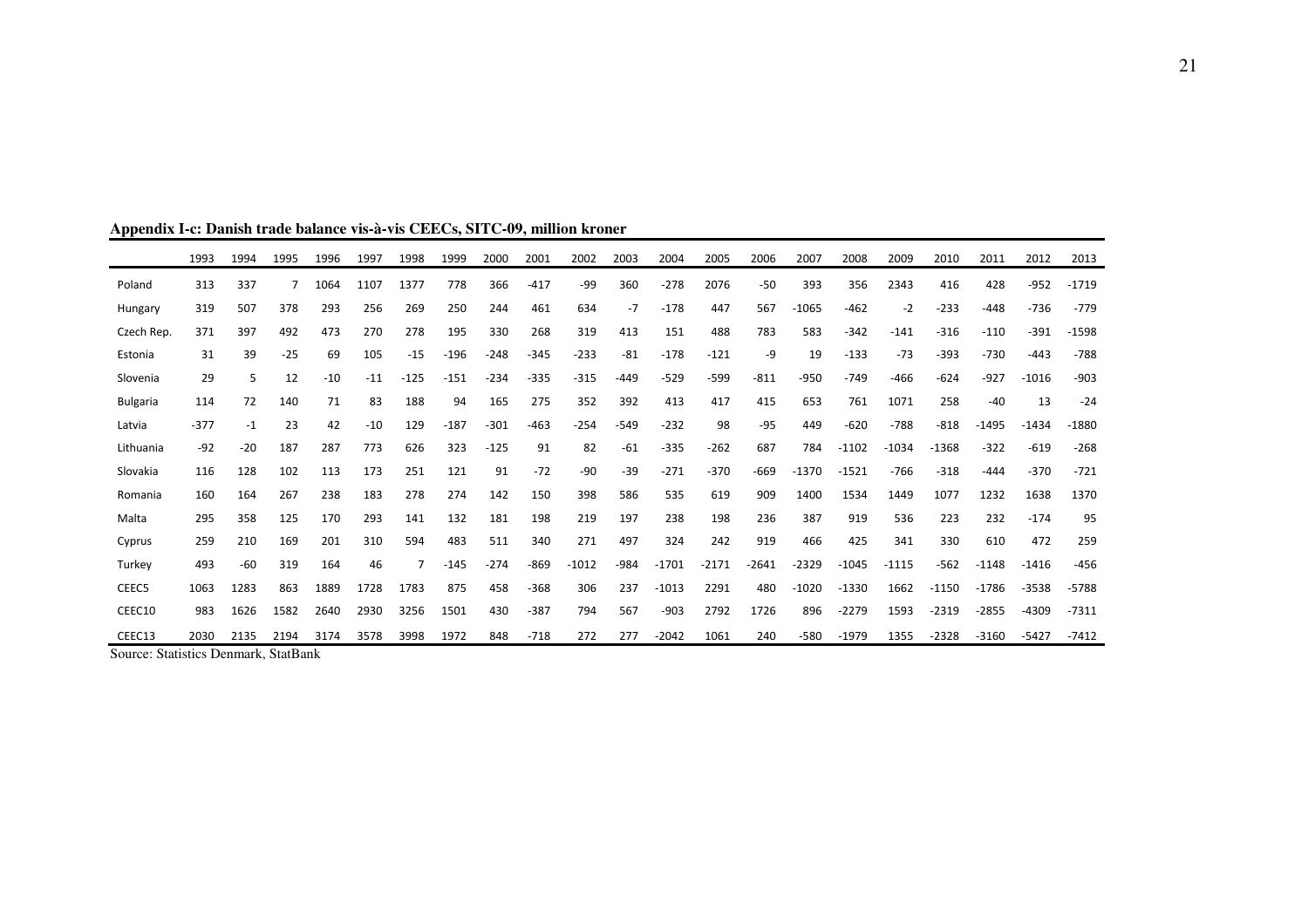| $Group^{\#}$                                       | <b>ISIC</b> revision-3* |
|----------------------------------------------------|-------------------------|
| <b>High-technology industries</b>                  |                         |
| Aircraft and spacecraft                            | 353                     |
| Pharmaceuticals                                    | 2423                    |
| Office, accounting and computing machinery         | 30                      |
| Radio, TV and communications equipment             | 32                      |
| Medical, precision and optical instruments         | 33                      |
| <b>Medium-high-technology industries</b>           |                         |
| Electrical machinery and apparatus, n.e.c.         | 31                      |
| Motor vehicles, trailers and semi-trailers         | 34                      |
| Chemicals excluding pharmaceuticals                | 24 excl. 2423           |
| Railroad equipment and transport equipment, n.e.c. | $352 + 359$             |
| Machinery and equipment, n.e.c.                    | 29                      |
| <b>Medium-low-technology industries</b>            |                         |
| Building and repairing of ships and boats          | 351                     |
| Rubber and plastics products                       | 25                      |
| Coke, refined petroleum products and nuclear fuel  | 23                      |
| Other non-metallic mineral products                | 26                      |
| Basic metals and fabricated metal products         | 27-28                   |
| <b>Low-technology industries</b>                   |                         |
| Manufacturing, n.e.c.; Recycling                   | 36-37                   |
| Wood, pulp, paper, paper products, printing        | $20 - 22$               |
| Food products, beverages and tobacco               | $15-16$                 |
| Textiles, textile products, leather and footwear   | 17-19                   |
| Total manufacturing                                | 15-37                   |

**Appendix II: Technological based classification of ISIC components** 

\*For ISIC rev-3 to SITC rev-3 correspondence table see:

http://ec.europa.eu/eurostat/ramon/relations/index.cfm?TargetUrl=LST\_LINK&StrNomRelCo de=ISIC REV. 3 - SITC REV. 3&StrLanguageCode=EN

#Classification is based on data for 12 OECD countries: United States, Canada, Japan, Denmark, Finland, France, Germany, Ireland, Italy, Spain, Sweden, United Kingdom.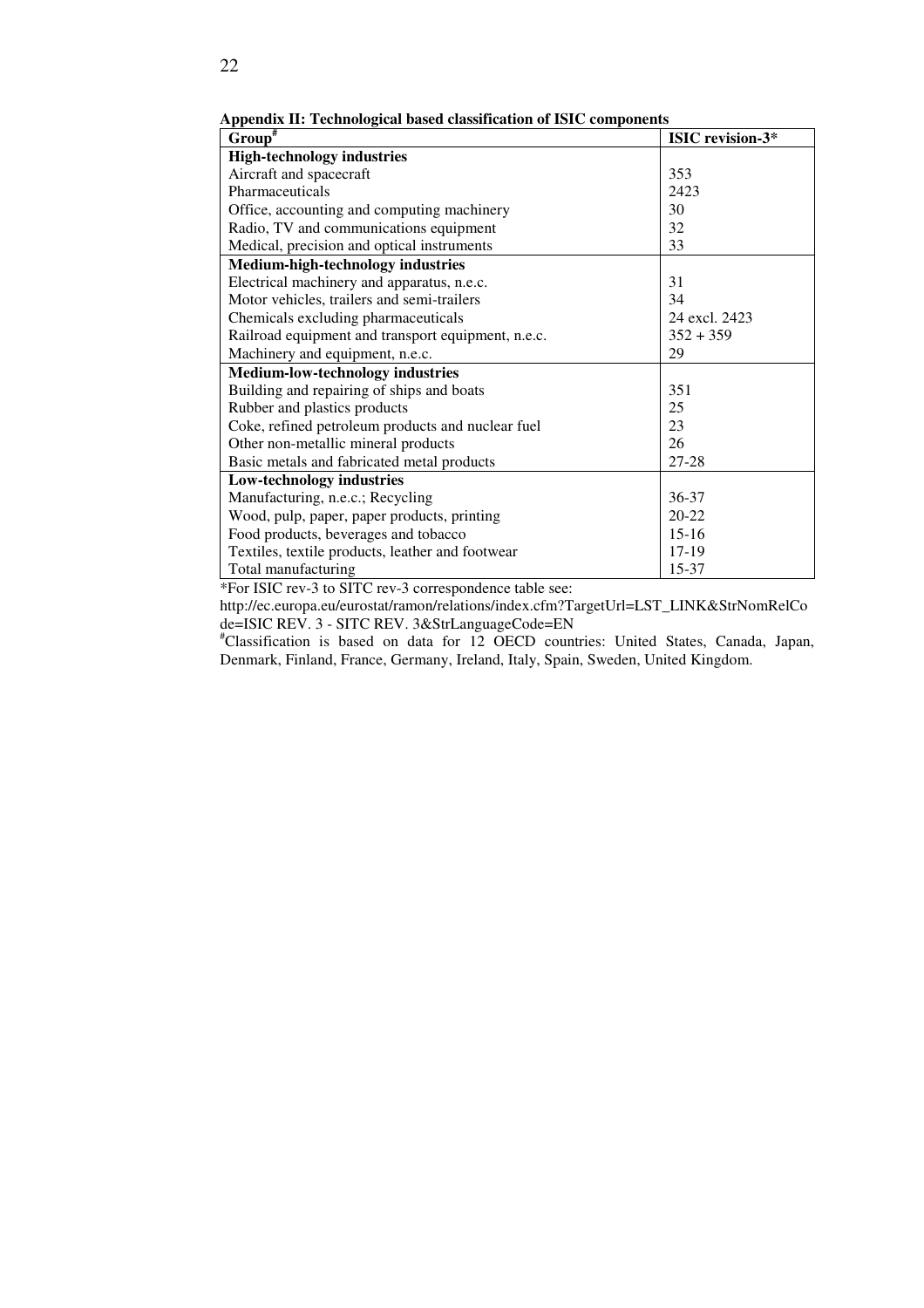|                  | 1990    | 1991 | 1992 | 1993 | 1994 | 1995 | 1996 | 1997 | 1998 | 1999 | 2000 | 2001 | 2002 | 2003 | 2004 | 2005 | 2006 | 2007 | 2008 | 2009 | 2010 | 2011 | 2012 |
|------------------|---------|------|------|------|------|------|------|------|------|------|------|------|------|------|------|------|------|------|------|------|------|------|------|
|                  | Exports |      |      |      |      |      |      |      |      |      |      |      |      |      |      |      |      |      |      |      |      |      |      |
| High-tech        | 14,3    | 14,0 | 13,8 | 13,7 | 15,3 | 15,5 | 16,2 | 17,4 | 18,6 | 20,1 | 20,6 | 20,5 | 22,0 | 20,6 | 20,7 | 21,4 | 20,1 | 18,0 | 16,3 | 18,4 | 16,4 | 15,8 | 16,4 |
| Medium-high-tech | 24,1    | 23,3 | 24,0 | 23,8 | 23,3 | 24,5 | 24,5 | 24,3 | 25,0 | 24,9 | 24,2 | 25,8 | 25,6 | 26,6 | 26,1 | 25,7 | 25,6 | 27,9 | 28,9 | 27,9 | 28,6 | 28,5 | 29,3 |
| Medium-low-tech  | 13,5    | 13,2 | 13.7 | 13,6 | 13,5 | 13,8 | 12,9 | 12,6 | 12,4 | 12,2 | 11,3 | 10,9 | 10,5 | 10,4 | 10,9 | 11,1 | 11,8 | 13,4 | 14,5 | 12,8 | 12,0 | 13,6 | 11,6 |
| Low-tech         | 39,3    | 40,6 | 40,3 | 40,9 | 39,7 | 38,6 | 37,6 | 37,3 | 36,4 | 35,3 | 33,1 | 33,4 | 32,3 | 32,6 | 31,7 | 30,4 | 30,2 | 30,2 | 29,3 | 30,7 | 31,2 | 30,0 | 30,1 |
| The rest*        | 8,8     | 9,0  | 8,2  | 8,1  | 8,1  | 7,7  | 8,7  | 8,4  | 7,6  | 7,6  | 10,8 | 9,3  | 9,7  | 9,9  | 10,5 | 11,4 | 12,3 | 10,5 | 11,1 | 10,2 | 11,8 | 12,2 | 12,5 |
|                  | Imports |      |      |      |      |      |      |      |      |      |      |      |      |      |      |      |      |      |      |      |      |      |      |
| High-tech        | 16.1    | 17,1 | 16,3 | 17,0 | 17,4 | 17,3 | 18,8 | 18,5 | 18,4 | 20,0 | 20,3 | 21,3 | 24,0 | 20,7 | 21,3 | 23,2 | 21,0 | 17,2 | 15,5 | 18,3 | 18,0 | 17,1 | 17,9 |
| Medium-high-tech | 29,5    | 28,4 | 29,4 | 28,9 | 29,5 | 30,6 | 30,7 | 30,5 | 30,9 | 30,9 | 29,6 | 29,5 | 29,6 | 29,4 | 29,7 | 30,1 | 31,2 | 32,8 | 32,0 | 28,7 | 28,5 | 29,4 | 29,3 |
| Medium-low-tech  | 18,7    | 18,1 | 17,5 | 17,4 | 17,5 | 17,8 | 15,3 | 15,5 | 15,9 | 14,1 | 16,5 | 15,3 | 14,0 | 15,8 | 16,4 | 15,6 | 16,7 | 18,7 | 20,2 | 18,7 | 17,7 | 17,3 | 16,1 |
| Low-tech         | 27,2    | 27,8 | 28,5 | 29,4 | 28,2 | 27,1 | 27,5 | 27,8 | 28,2 | 28,8 | 26,8 | 27,1 | 26,0 | 27,3 | 25,9 | 25,3 | 25,4 | 25,8 | 25,5 | 27,3 | 28,4 | 28,2 | 28,1 |
| The rest*        | 8,4     | 8,6  | 8,3  | 7,3  | 7,4  | 7,2  | 7,6  | 7,7  | 6,6  | 6,1  | 6,8  | 6,8  | 6,5  | 6,8  | 6,7  | 5,8  | 5,6  | 5,6  | 6,7  | 7,0  | 7,4  | 7,9  | 8,6  |

| Appendix III-a: Danish exports and imports by technology level, percent of total goods |  |  |  |
|----------------------------------------------------------------------------------------|--|--|--|
|                                                                                        |  |  |  |

Source: OECD ITCS-database, conversion to ISIC made by the author \*Goods not classified elsewhere.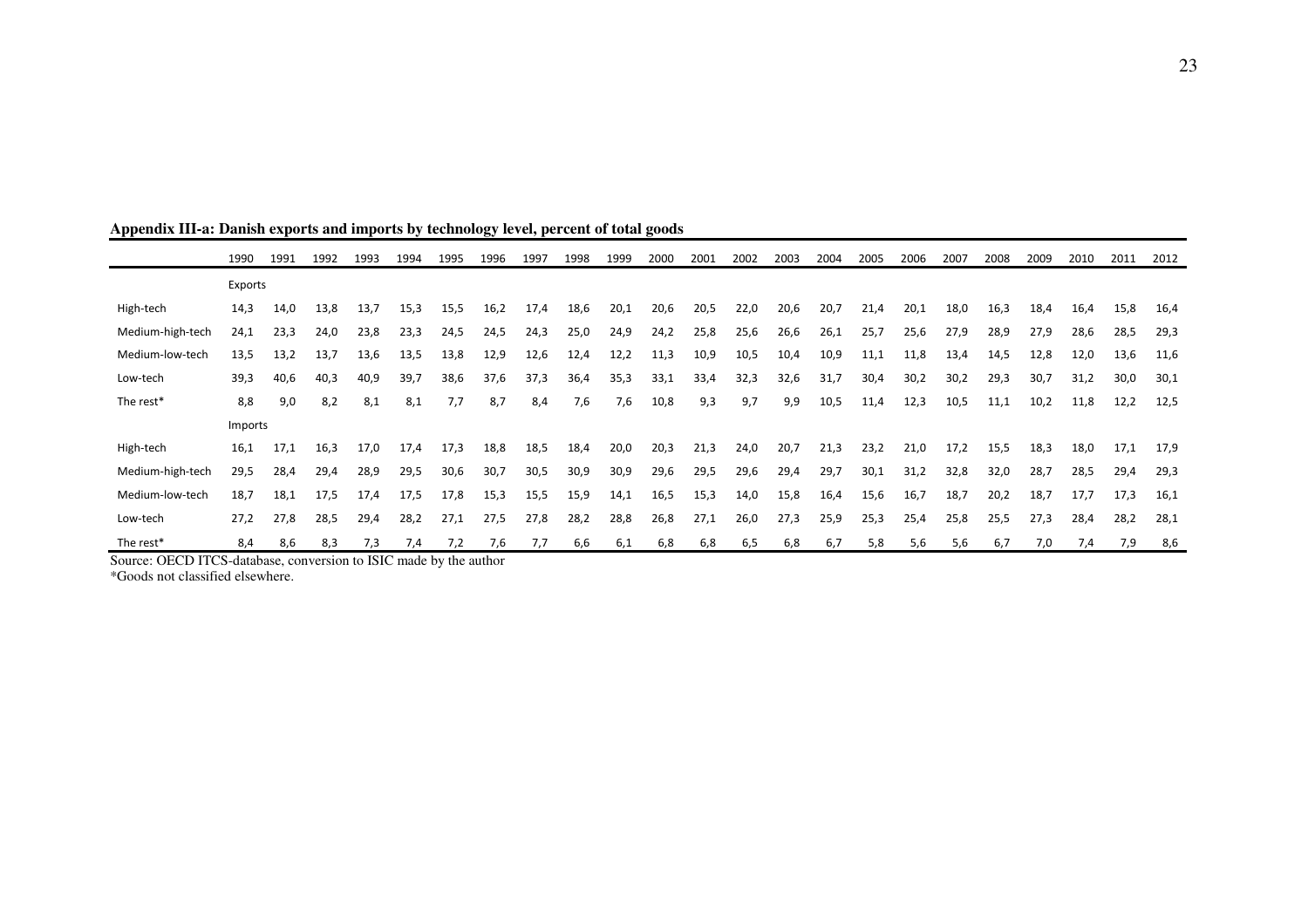|               | 1990           | 1991 | 1992 | 1993 | 1994        | 1995 | 1996 | 1997 | 1998 | 1999 | 2000 | 2001 | 2002 | 2003 | 2004 | 2005 | 2006 | 2007 | 2008 | 2009 | 2010 | 2011 | 2012 |
|---------------|----------------|------|------|------|-------------|------|------|------|------|------|------|------|------|------|------|------|------|------|------|------|------|------|------|
|               | Exports        |      |      |      |             |      |      |      |      |      |      |      |      |      |      |      |      |      |      |      |      |      |      |
| OECD          | 72,8           | 73,1 | 72,6 | 67,7 | 68,2        | 68,4 | 69,0 | 67,9 | 69,2 | 80,0 | 71,3 | 69,3 | 70,9 | 68,0 | 68,3 | 64,8 | 65,9 | 63,3 | 62,0 | 60,0 | 73,5 | 73,0 | 70,5 |
| <b>BRIICS</b> | 1,2            | 1,8  | 1,6  | 1,9  | 2,1         | 1,9  | 2,0  | 2,2  | 2,3  | 2,0  | 3,0  | 2,8  | 1,9  | 2,5  | 2,7  | 2,5  | 3,5  | 3,5  | 4,4  | 4,6  | 6,5  | 7,6  | 7,7  |
| CEEC-13       | 1,7            | 1,4  | 1,9  | 2,9  | 2,7         | 2,8  | 2,9  | 3,2  | 3,2  | 3,8  | 2,8  | 2,9  | 3,0  | 3,0  | 3,0  | 5,4  | 5,0  | 4,7  | 4,7  | 4,3  | 4,9  | 4,8  | 4,8  |
| <b>ROW</b>    | 24,2           | 23,7 | 23,9 | 27,5 | 27,0        | 27,0 | 26,2 | 26,8 | 25,3 | 14,2 | 22,9 | 25,0 | 24,3 | 26,4 | 26,0 | 27,4 | 25,7 | 28,6 | 28,8 | 31,1 | 15,1 | 14,6 | 17,0 |
|               | <b>Imports</b> |      |      |      |             |      |      |      |      |      |      |      |      |      |      |      |      |      |      |      |      |      |      |
| OECD          | 91,2           | 90,5 | 88,5 | 88,5 | 88,2        | 88,6 | 88,3 | 87,9 | 88,5 | 91,5 | 90,4 | 89,9 | 90,3 | 85,6 | 81,6 | 73,8 | 78,8 | 81,9 | 82,5 | 83,9 | 81,0 | 80,9 | 80,8 |
| <b>BRIICS</b> | 1,0            | 1,0  | 1,3  | 1,8  | 2,2         | 2,1  | 2,0  | 2,0  | 1,9  | 2,0  | 2,5  | 2,4  | 2,7  | 3,8  | 4,6  | 5,0  | 5,8  | 5,3  | 5,2  | 5,8  | 8,4  | 7,6  | 7,6  |
| CEEC-13       | 0,2            | 0,2  | 0,2  | 0,2  | 0,3         | 0,3  | 0,4  | 0,5  | 1,0  | 1,0  | 1,3  | 1,6  | 1,5  | 2,1  | 2,5  | 6,6  | 3,6  | 5,8  | 6,5  | 5,8  | 6,2  | 7,1  | 7,7  |
| <b>ROW</b>    | 7,6<br>27.27   | 8,3  | 9,9  | 9,5  | 9,4<br>$-1$ | 9,0  | 9,3  | 9,6  | 8,6  | 5,4  | 5,8  | 6,0  | 5,5  | 8,5  | 11,4 | 14,6 | 11,8 | 7,0  | 5,9  | 4,4  | 4,5  | 4,4  | 3,9  |

**Appendix III-b: Danish High-tech exports and imports by partner groups, in percent**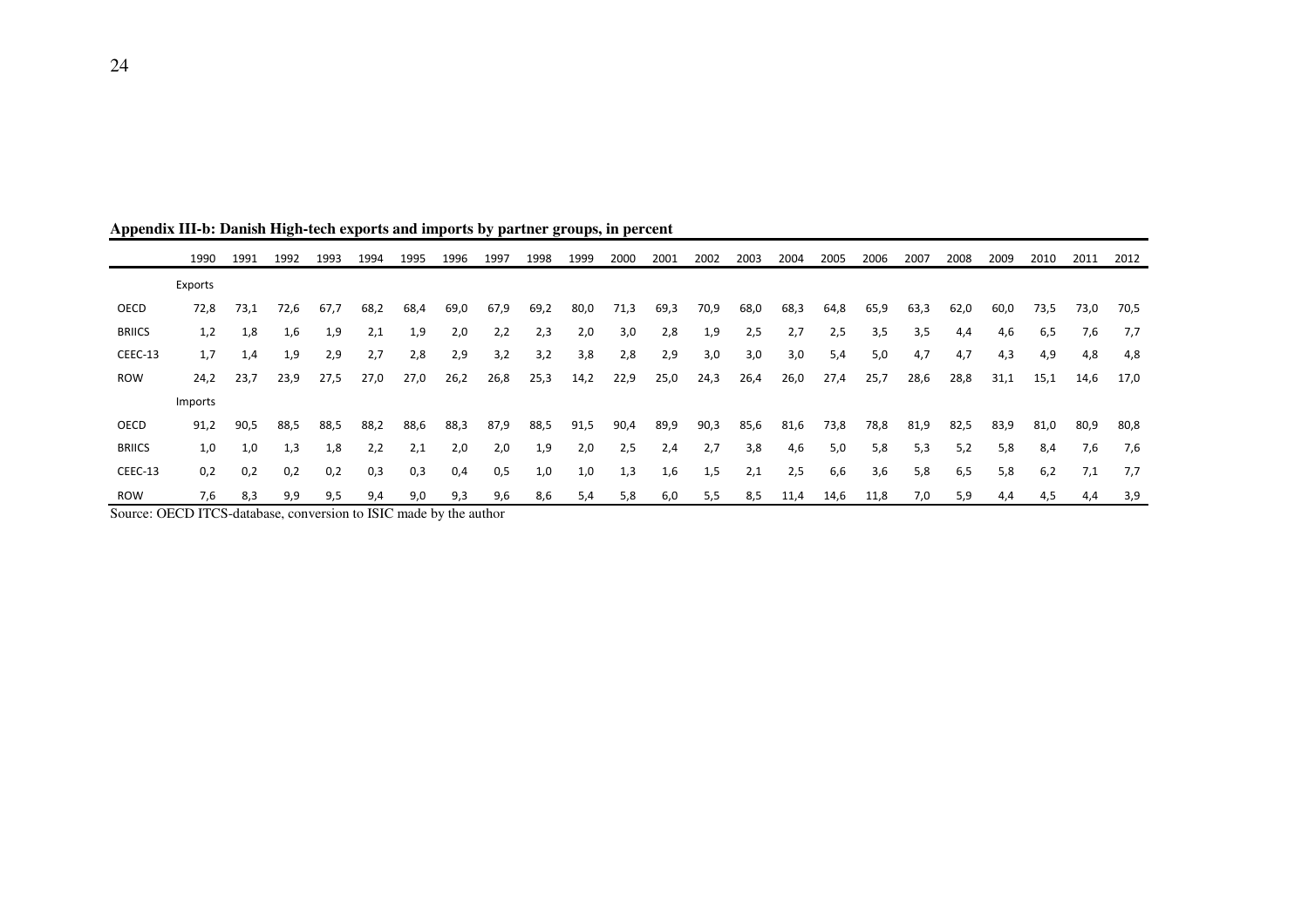|               | 1990           | 1991 | 1992 | 1993 | 1994 | 1995 | 1996 | 1997 | 1998 | 1999 | 2000 | 2001 | 2002 | 2003 | 2004 | 2005 | 2006 | 2007 | 2008 | 2009 | 2010 | 2011 | 2012 |
|---------------|----------------|------|------|------|------|------|------|------|------|------|------|------|------|------|------|------|------|------|------|------|------|------|------|
|               | Exports        |      |      |      |      |      |      |      |      |      |      |      |      |      |      |      |      |      |      |      |      |      |      |
| OECD          | 75,7           | 75,2 | 73,6 | 73,4 | 72,4 | 70,4 | 70,9 | 70,8 | 72,1 | 75,6 | 75,2 | 76,0 | 74,0 | 74,2 | 73,5 | 73,7 | 74,0 | 71,4 | 71,5 | 72,1 | 71,1 | 71,0 | 69,1 |
| <b>BRIICS</b> | 1,9            | 1,6  | 2,4  | 3,5  | 4,2  | 6,0  | 4,9  | 4,9  | 3,8  | 3,2  | 3,8  | 4,2  | 4,6  | 5,1  | 5,9  | 5,9  | 5,8  | 7,2  | 7,1  | 7,3  | 8,4  | 8,4  | 8,7  |
| CEEC-13       | 2,2            | 3,0  | 3,0  | 4,1  | 3,8  | 4,1  | 4,9  | 5,1  | 6,0  | 5,2  | 4,8  | 4,9  | 5,4  | 5,8  | 5,6  | 6,3  | 6,9  | 7,8  | 7,8  | 6,9  | 7,1  | 7,9  | 8,4  |
| <b>ROW</b>    | 20,2           | 20,1 | 21,0 | 19,1 | 19,6 | 19,5 | 19,4 | 19,2 | 18,1 | 16,0 | 16,1 | 14,9 | 16,0 | 14,9 | 15,0 | 14,1 | 13,3 | 13,6 | 13,6 | 13,8 | 13,4 | 12,7 | 13,8 |
|               | <b>Imports</b> |      |      |      |      |      |      |      |      |      |      |      |      |      |      |      |      |      |      |      |      |      |      |
| OECD          | 90,5           | 90,8 | 90,2 | 88,6 | 87,9 | 88,0 | 87,8 | 87,3 | 87,7 | 92,2 | 91,2 | 90,6 | 90,9 | 89,5 | 87,8 | 86,6 | 86,5 | 85,8 | 84,8 | 83,4 | 80,8 | 80,9 | 80,8 |
| <b>BRIICS</b> | 0,4            | 0,5  | 0,6  | 1,0  | 1,0  | 1,2  | 1,0  | 1,2  | 1,3  | 1,4  | 1,8  | 1,7  | 1,9  | 2,5  | 3,1  | 3,3  | 3,5  | 3,9  | 4,5  | 5,7  | 6,5  | 6,5  | 6,9  |
| CEEC-13       | 0,6            | 0,8  | 0,9  | 1,2  | 1,4  | 1,5  | 1,8  | 2,1  | 2,3  | 2,4  | 2,7  | 3,2  | 3,1  | 3,5  | 4,3  | 5,1  | 5,6  | 6,3  | 7,0  | 7,3  | 8,9  | 9,0  | 8,8  |
| <b>ROW</b>    | 8,5            | 8,0  | 8,3  | 9,2  | 9,7  | 9,3  | 9,4  | 9,4  | 8,8  | 4,0  | 4,4  | 4,5  | 4,2  | 4,4  | 4,9  | 5,0  | 4,4  | 3,9  | 3,7  | 3,6  | 3,8  | 3,6  | 3,4  |

**Appendix III-c: Danish Medium-high-tech exports and imports by partner groups, in percent**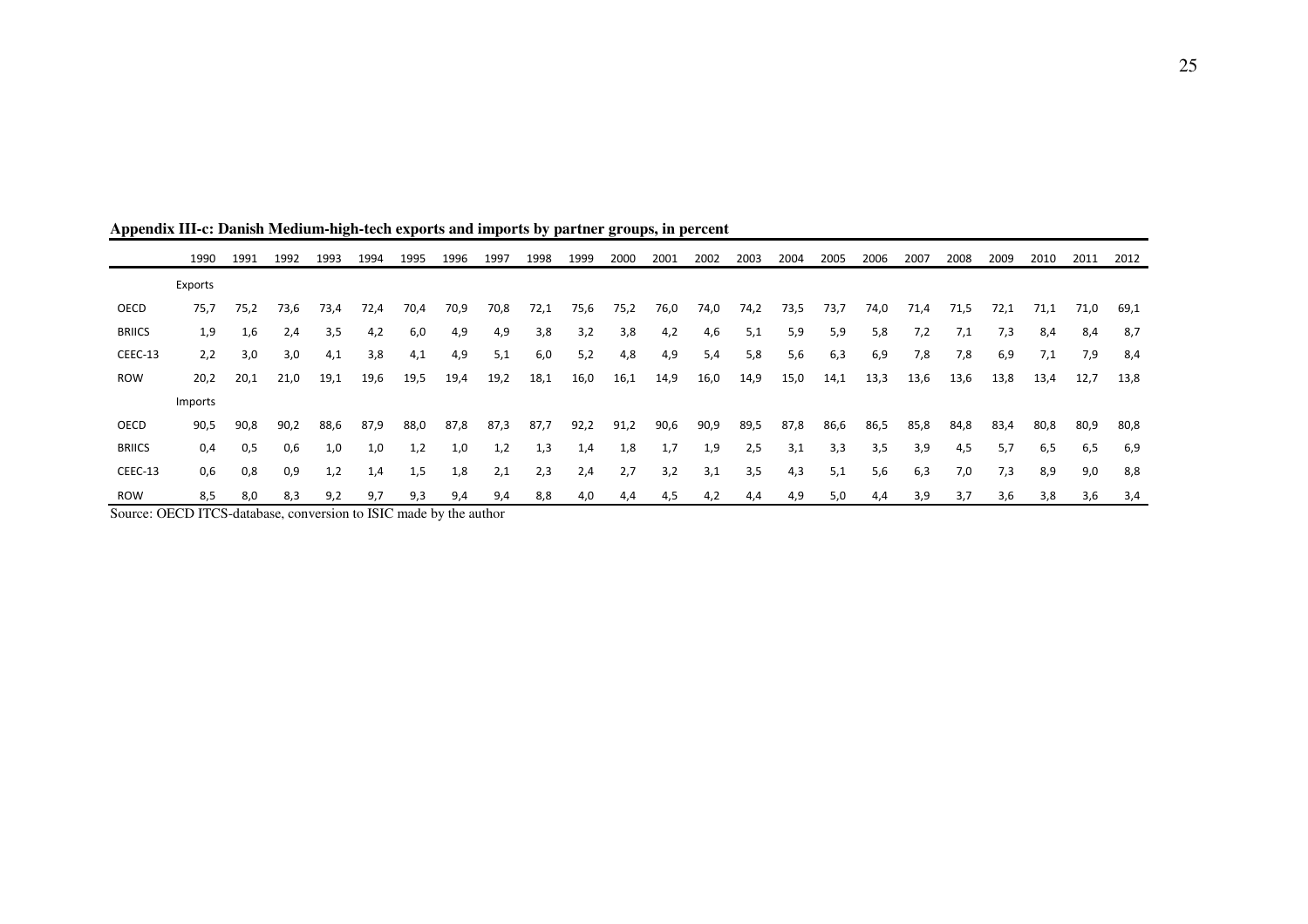|               | 1990                    | 1991 | 1992 | 1993 | 1994         | 1995 | 1996 | 1997 | 1998 | 1999 | 2000 | 2001 | 2002 | 2003 | 2004 | 2005 | 2006 | 2007 | 2008 | 2009 | 2010 | 2011 | 2012 |
|---------------|-------------------------|------|------|------|--------------|------|------|------|------|------|------|------|------|------|------|------|------|------|------|------|------|------|------|
|               | Exports                 |      |      |      |              |      |      |      |      |      |      |      |      |      |      |      |      |      |      |      |      |      |      |
| OECD          | 80,7                    | 80,3 | 77,1 | 83,4 | 79,4         | 79,9 | 79,7 | 80,7 | 78,0 | 82,1 | 84,7 | 84,7 | 81,9 | 81,6 | 83,3 | 80,4 | 79,2 | 80,1 | 76,3 | 73,5 | 74,6 | 70,7 | 77,5 |
| <b>BRIICS</b> | 0,3                     | 0,3  | 1,1  | 0,7  | 0,7          | 1,3  | 1,8  | 1,4  | 1,2  | 1,0  | 1,7  | 1,3  | 1,3  | 1,8  | 1,9  | 3,3  | 1,8  | 2,7  | 3,4  | 3,3  | 3,7  | 4,1  | 3,4  |
| CEEC-13       | 0,8                     | 5,8  | 2,4  | 3,1  | 3,1          | 3,2  | 3,9  | 4,8  | 5,7  | 4,6  | 4,1  | 4,2  | 4,8  | 6,1  | 5,8  | 5,9  | 6,7  | 8,7  | 9,0  | 9,0  | 8,6  | 9,7  | 9,9  |
| <b>ROW</b>    | 18,1                    | 13,6 | 19,4 | 12,9 | 16,8         | 15,6 | 14,6 | 13,1 | 15,1 | 12,2 | 9,6  | 9,9  | 12,1 | 10,4 | 9,0  | 10,4 | 12,2 | 8,5  | 11,3 | 14,2 | 13,1 | 15,5 | 9,1  |
|               | Imports                 |      |      |      |              |      |      |      |      |      |      |      |      |      |      |      |      |      |      |      |      |      |      |
| OECD          | 87,7                    | 86,3 | 89,6 | 84,4 | 84,8         | 86,1 | 85,4 | 86,3 | 84,3 | 86,9 | 82,1 | 84,6 | 85,6 | 77,7 | 74,6 | 78,9 | 79,2 | 77,9 | 71,6 | 68,2 | 72,6 | 74,4 | 74,0 |
| <b>BRIICS</b> | 0,6                     | 1,0  | 1,5  | 1,8  | 2,1          | 1,8  | 2,1  | 2,3  | 2,4  | 4,0  | 4,4  | 4,8  | 3,6  | 5,8  | 6,4  | 7,7  | 8,2  | 9,7  | 10,1 | 8,6  | 10,4 | 10,2 | 9,9  |
| CEEC-13       | 1,5                     | 1,2  | 1,5  | 2,0  | 2,6          | 2,8  | 3,2  | 3,0  | 3,9  | 4,6  | 4,2  | 5,0  | 6,3  | 5,2  | 6,1  | 7,1  | 7,5  | 8,0  | 9,0  | 7,7  | 8,4  | 9,3  | 11,2 |
| <b>ROW</b>    | 10,2<br>$27.25$ $77.22$ | 11,5 | 7.4  | 11,8 | 10,5<br>$-0$ | 9,4  | 9,4  | 8,4  | 9,5  | 4,5  | 9,4  | 5,6  | 4,5  | 11,3 | 12,9 | 6,3  | 5,1  | 4,4  | 9,3  | 15,5 | 8,6  | 6,1  | 4,9  |

**Appendix III-d: Danish Medium-low-tech exports and imports by partner groups, in percent**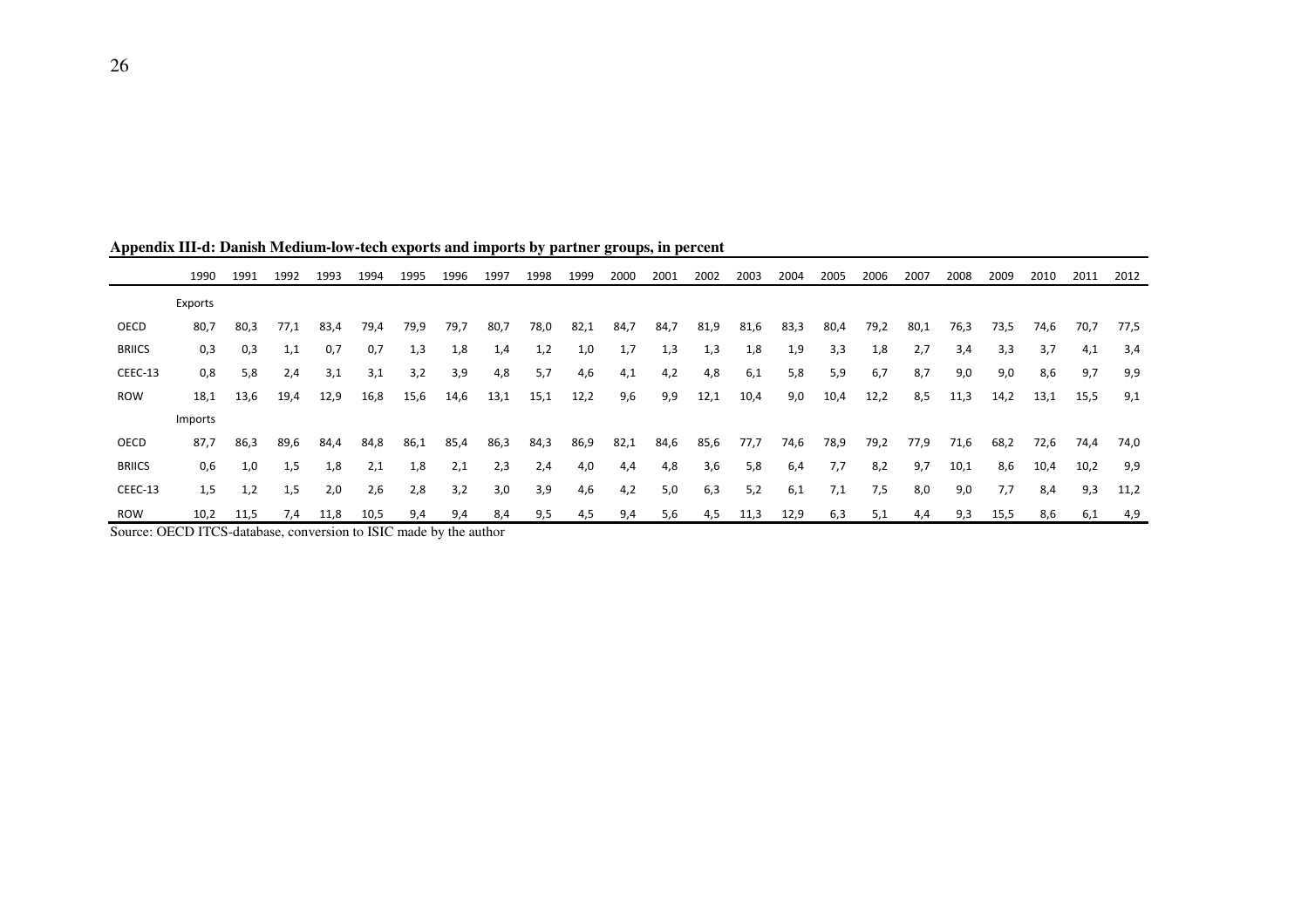|               | 1990    | 1991 | 1992 | 1993 | 1994 | 1995 | 1996 | 1997 | 1998 | 1999 | 2000 | 2001 | 2002 | 2003 | 2004 | 2005 | 2006 | 2007 | 2008 | 2009 | 2010 | 2011 | 2012 |
|---------------|---------|------|------|------|------|------|------|------|------|------|------|------|------|------|------|------|------|------|------|------|------|------|------|
|               | Exports |      |      |      |      |      |      |      |      |      |      |      |      |      |      |      |      |      |      |      |      |      |      |
| OECD          | 87,3    | 86,8 | 86,9 | 85,0 | 83,2 | 82,7 | 81,8 | 80,0 | 79,4 | 84,5 | 82,3 | 82,7 | 82,3 | 82,7 | 82,3 | 81,5 | 80,7 | 78,9 | 77,9 | 78,5 | 80,9 | 80,0 | 79,7 |
| <b>BRIICS</b> | 0,2     | 0,2  | 0,5  | 1,2  | 2,0  | 2,7  | 3,3  | 4,4  | 3,3  | 1,8  | 2,2  | 2,5  | 2,4  | 2,3  | 2,3  | 2,7  | 3,7  | 3,9  | 4,0  | 3,7  | 4,1  | 4,5  | 4,9  |
| CEEC-13       | 1,0     | 1,5  | 1,6  | 2,3  | 3,0  | 3,0  | 3,1  | 3,6  | 4,3  | 4,1  | 4,2  | 4,2  | 4,3  | 4,0  | 3,8  | 4,6  | 5,2  | 5,9  | 6,6  | 6,0  | 5,8  | 5,9  | 5,5  |
| <b>ROW</b>    | 11,6    | 11,5 | 11,0 | 11,4 | 11,9 | 11,6 | 11,8 | 11,9 | 13,1 | 9,6  | 11,3 | 10,6 | 11,0 | 11,1 | 11,5 | 11,2 | 10,4 | 11,3 | 11,5 | 11,7 | 9,2  | 9,6  | 10,0 |
|               | Imports |      |      |      |      |      |      |      |      |      |      |      |      |      |      |      |      |      |      |      |      |      |      |
| OECD          | 72,6    | 70,8 | 70,5 | 70,6 | 70,5 | 72,7 | 72,2 | 71,0 | 70,6 | 72,3 | 69,6 | 68,8 | 69,5 | 68,8 | 67,4 | 65,8 | 65,0 | 64,3 | 63,6 | 62,1 | 59,9 | 60,5 | 60,7 |
| <b>BRIICS</b> | 6,1     | 7,2  | 8,3  | 8,8  | 8,7  | 8,1  | 8,1  | 9,2  | 9,1  | 8,8  | 10,2 | 9,8  | 9,6  | 10,5 | 11,3 | 13,8 | 13,9 | 14,6 | 15,2 | 15,9 | 17,3 | 16,5 | 16,6 |
| CEEC-13       | 2,5     | 3,0  | 3,7  | 4,4  | 5,1  | 5,4  | 5,6  | 6,1  | 6,8  | 7,4  | 8,1  | 8,9  | 8,9  | 9,0  | 9,5  | 9,5  | 10,1 | 10,2 | 9,9  | 10,0 | 10,0 | 10,5 | 10,8 |
| <b>ROW</b>    | 18,7    | 19,0 | 17,5 | 16,1 | 15,7 | 13,8 | 14,0 | 13,7 | 13,5 | 11,5 | 12,0 | 12,5 | 11,9 | 11,7 | 11,7 | 10,9 | 11,0 | 10,9 | 11,4 | 12,0 | 12,7 | 12,5 | 11,9 |

**Appendix III-e: Danish Low-tech exports and imports by partner groups, in percent**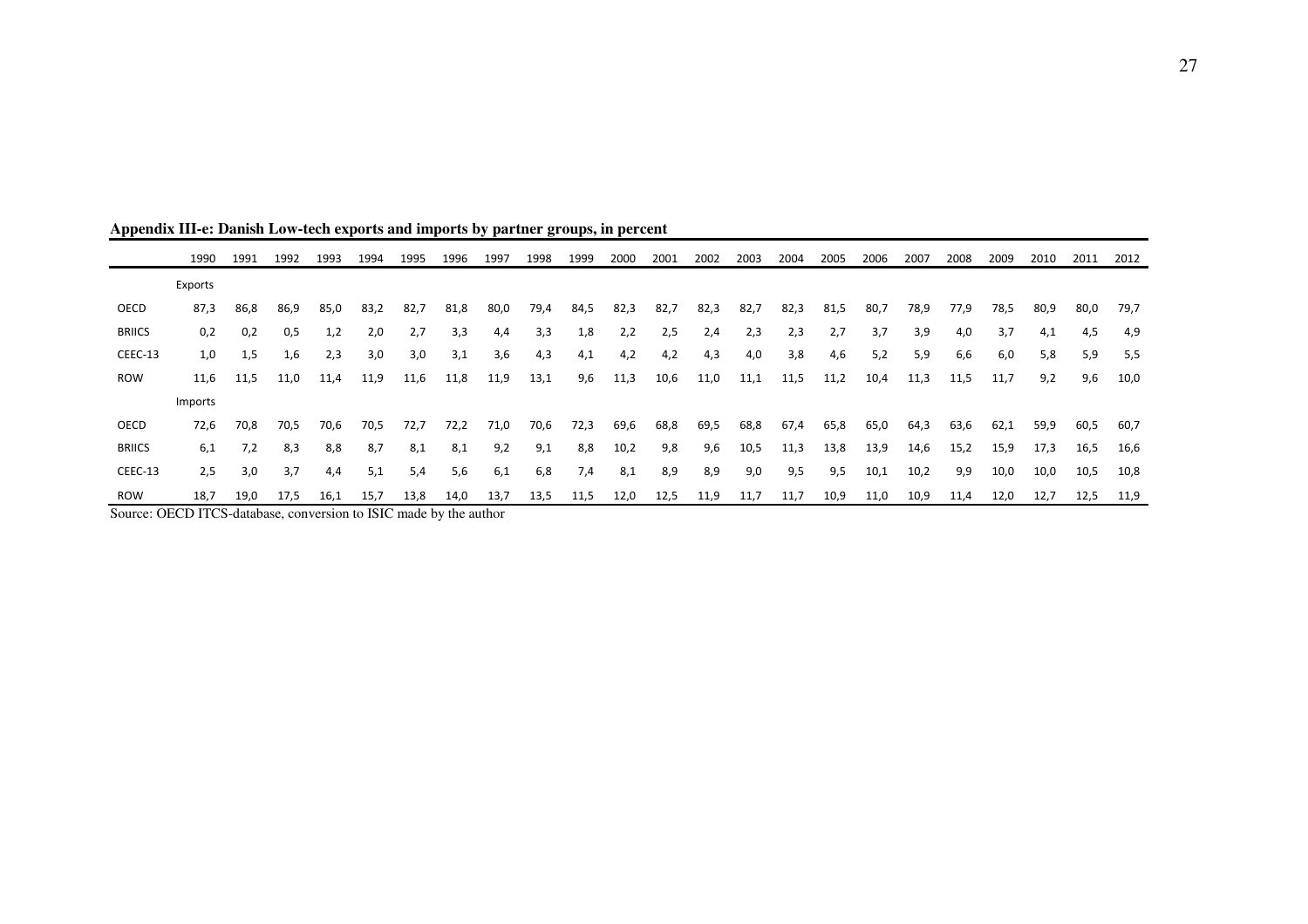| Appendix IV. Estimation result for the reference group. Imports as aependent variable |           |            |  |  |  |  |  |  |  |
|---------------------------------------------------------------------------------------|-----------|------------|--|--|--|--|--|--|--|
| Variable                                                                              | Coeff.    | Pooled OLS |  |  |  |  |  |  |  |
| $log(M_{ii})$                                                                         |           |            |  |  |  |  |  |  |  |
| $log(GDP_i)$                                                                          | $\beta_1$ | 0.619      |  |  |  |  |  |  |  |
|                                                                                       |           | [0.058]    |  |  |  |  |  |  |  |
| $log(GDP_i)$                                                                          | $\beta_2$ | 0.471      |  |  |  |  |  |  |  |
|                                                                                       |           | [0.091]    |  |  |  |  |  |  |  |
| $log(DIST_{ii})$                                                                      | $\beta_3$ | $-1.561$   |  |  |  |  |  |  |  |
|                                                                                       |           | [0.047]    |  |  |  |  |  |  |  |
| Const                                                                                 | α         | 18.745     |  |  |  |  |  |  |  |

**Appendix IV. Estimation result for the reference group: Imports as dependent variable** 

#### **Appendix V. The ratio of actual over projected value of Danish-CEECs trade: SITC-09**